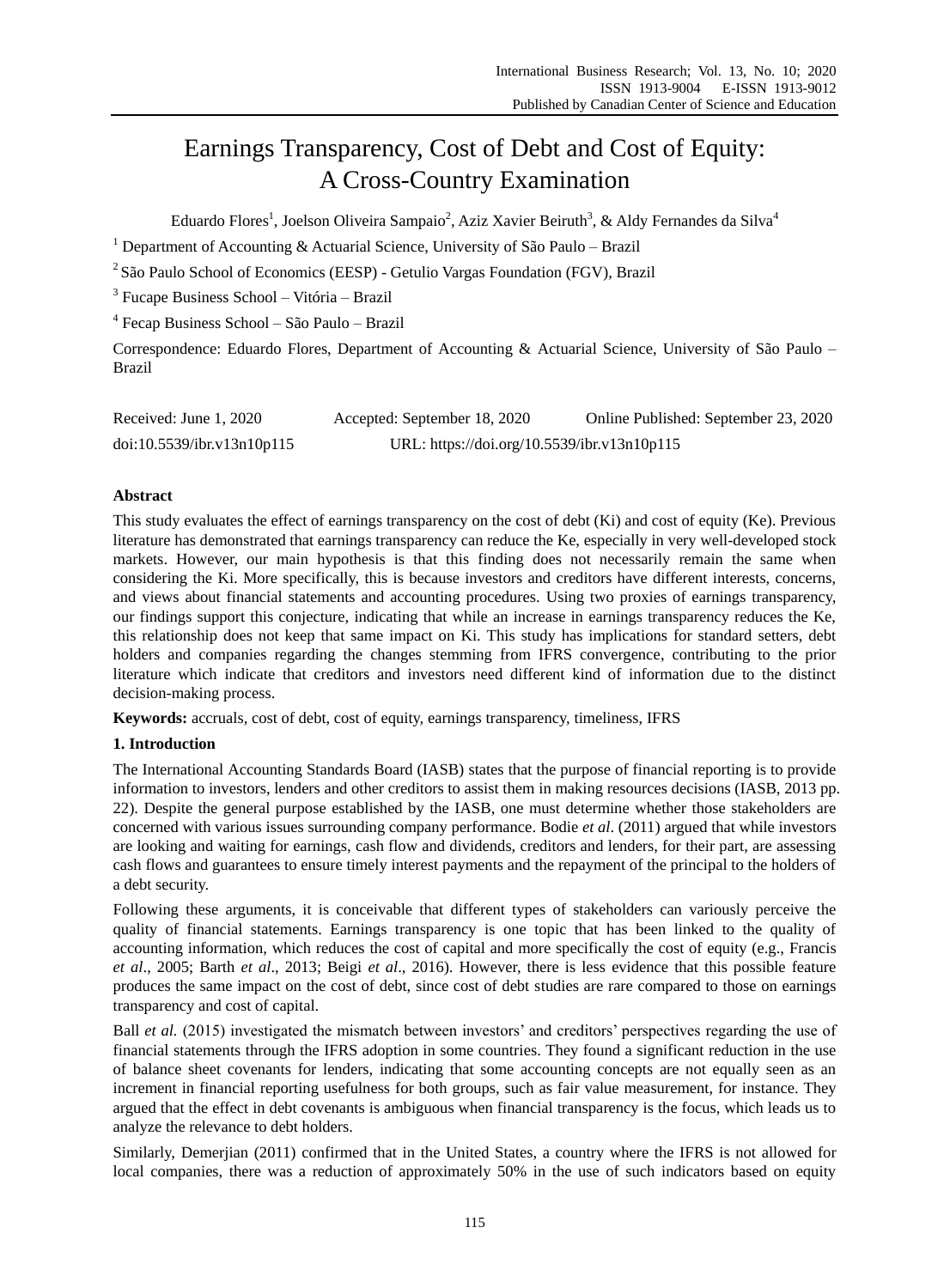balance sheet numbers in the period from 1996 to 2007. Demerjian (2011) stated that lenders focus on borrower ability to generate cash, which reduces the focus on earnings transparency.

The results presented by Ball *et al.* (2015) and Demerjian (2011) might be better understood as a reaction from creditors to the use of more discretionary accounting policies. Likewise, the aversion presented by this group of users in the financial statements is reflected in the reduction of employment accounting numbers as a reference for verifying the fulfillment of contractual relations between the companies and their stakeholders.

We predict that earnings transparency impacts cost of equity, although this is not as important for cost of debt. Our prediction is based on Kothari (2000), Ball *et al.* (2015), Demerjian (2011) and Barth *et al*. (2013). Kothari (2000)"s findings indicated that earnings transparency is important for firms in reducing their cost of capital, but there is less discussion about the cost of debt.

Barth *et al*. (2013) argued that accounting standards could result in a variation in the explanatory power of the return-to-earnings ratio that may be reflected in a change of profit transparency and in the variation in companies" fundamentals, such as the cost of capital. Hung and Qiao (2017) found a positive relation between crash risk and earnings transparency, which the authors call a potential "dark side" of explanatory earnings in stock markets. Kothari (2000) believed that regulators and investors demand high-quality financial reporting because it directly affects financial markets.

Beigi *et al.* (2016) stated that earnings transparency is generated by information that is accessible, relevant, reliable, comprehensive and timely for accounting users. From this conjecture, earnings transparency could be seen as a derivation of timeliness and conservatism properties (Ball *et al*., 1999).

The profit resulting from a variation cannot be explained in the profit-and-return relationship, as reflected in the variation in profits and in the variations of the company"s fundamentals.

Nevertheless, considering the previous arguments, which state that creditors and lenders are more interested in cash flows and real guarantees, there is no logical and empirical evidence that earnings transparency has the same power to reduce the cost of debt, such as on the cost of equity statistically. Therefore, our main research question is as follows: *Does earnings transparency have the same relevance for the cost of debt (Ki) and the cost of equity (Ke)?*

According to Barth *et al*. (2013), if financial statements are more transparent, then uncertainty regarding the value of their equity will potentially be lower, and therefore firms will enjoy a minor cost of capital increasing their value. For these reasons, reducing the cost of capital is a crucial issue for an enterprise"s success. Francis *et al*. (2005), for their part, established that lack of earnings transparency raises information risks. As a result, investors will demand a higher return on investments and, consequently, the cost of shares will increase.

To answer this question, we gathered sample data comprising 6,725 firm-observations collected in 32 countries in America and Europe, which were combined into six regions and that all countries adopted IFRSs. Details about sample-data filters are presented in Section 3 – Methodological approach. Using this archive, we calculated the earnings transparency measure following the approach suggested by Barth *et al*. (2013), referred to as TRANS below.

Our results indicated that while earnings transparency significantly negatively and statistically affects the cost of equity (Ke), in all regions characterized by subsamples, there was no indication that this feature of accounting information is an issue for the cost of debt (Ki). These results can be explained by (i) an accounting procedure, such as fair value measurement, which is one of the main attributes of IFRS, for instance and that potentially provides an increase in earnings transparency but is not necessarily equally perceived by creditors, such as investors, and consequently does not affect lenders" judgment of the agreed interest rates in financial liabilities contracts; and (ii) creditors may not be able to understand and incorporate the specifications of accounting information quality in their credit risk models.

The main contribution of this study to the literature is based on the difference conceptualization and relevance of accounting information for several groups such as investors and creditors. Investors comprise heterogeneous individuals who interact in distinct ways with public and private companies. Creditors, lenders, and others financial resources allocators, as well as investors, also comprise several categories. Hence, one cannot expect accounting information to also be useful for both groups, as these stakeholders differ in terms of origins and concerns. For this reason, we believe it is important to bring this discussion to the fore because several jurisdictions, such as Latin America"s emerging economies, have prevalent financial markets but not necessary capital markets. Thus, it is important to understand creditors" views on financial statements and accounting treatments and to pay attention to those who use these financial statements, which aim to provide information that will affect their decisions.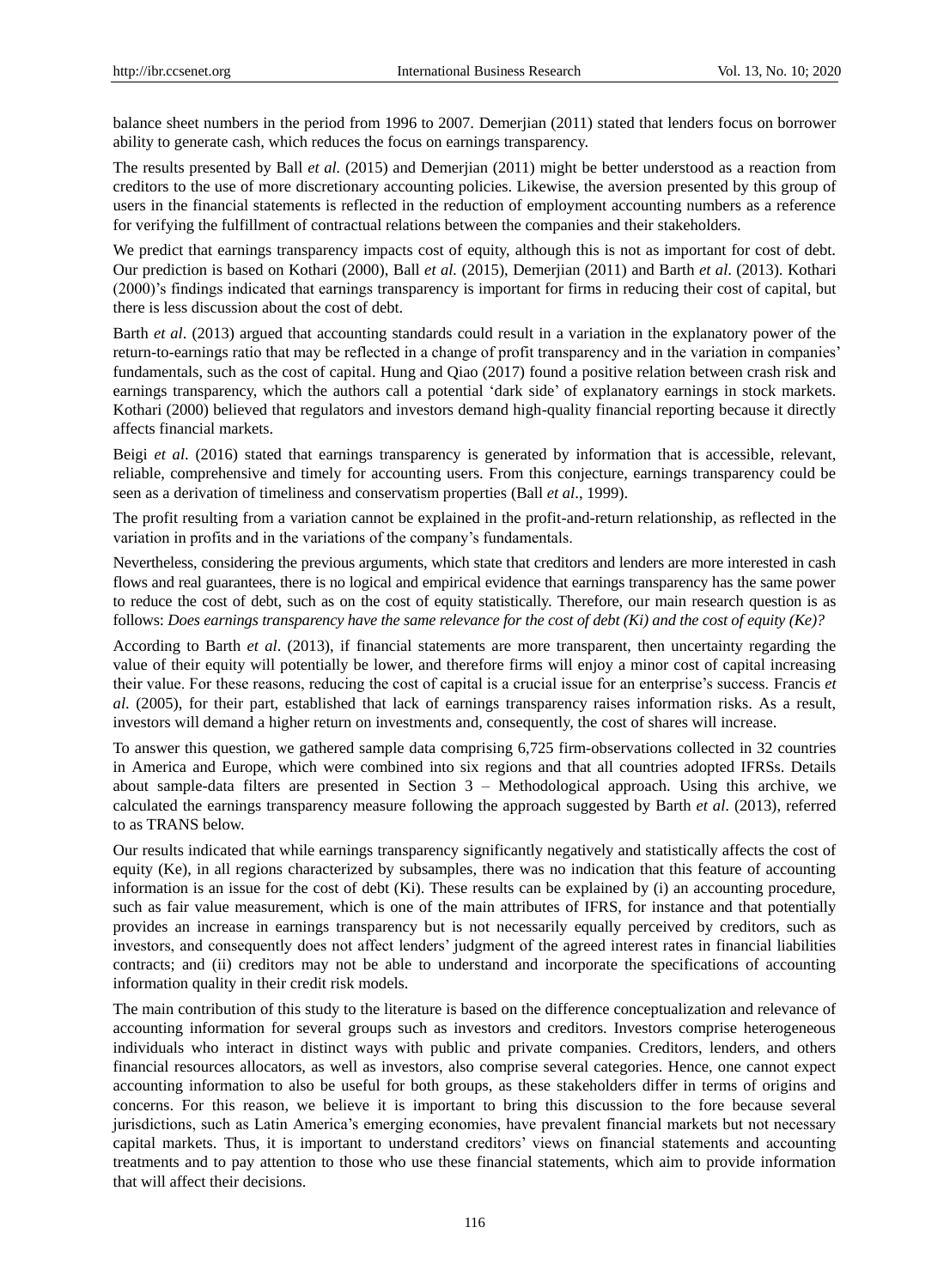The remainder of this paper is organized as follows. The next section introduces the relevant literature on earnings transparency and how this feature of accounting information is still related to the cost of debt and equity; in this section we also develop our hypotheses. Section 3 provides the methodological details on econometric specifications and the composition of the sample data. Section 4 presents the descriptive statistics and the results found. Section 5 concludes our analysis and indicates potential avenues for future studies.

## **2. Literature Review and Hypotheses Development**

This section reviews the most relevant literature on earnings transparency. It also develops our hypotheses about the association between the cost of equity and earnings transparency, with some background about the cost of debt.

## *Earnings transparency*

According to Barth and Schipper (2008), earnings transparency can be defined as a magnitude to which financial statements disclose a firm"s core economics in an approach that is readily comprehensible by those using these reports. It is very relevant to mention that the expression Financial Reporting Transparency is used more comprehensively than earnings transparency. Bushman *et al*. (2004), for their part, argued that transparency in accounting information refers to the pervasive disposal of relevant, trustworthy information about the timeliness of performance, financial situation, and investment opportunities, among other issues. In short, from a theoretical point of view, earnings transparency can be seen as a specific feature of accounting reporting quality.

Several studies have related the advantages of better disclosures and have thus shown that some progress is being made in financial reporting transparency. Kim and Verrecchia (1994) verified that increased transparency can successfully reduce information asymmetries and improve the liquidity of a company"s stock. Healy *et al*. (1999) confirmed that transparency is positively associated with share prices returns. Other authors (e.g., Kumari and Mishra, 2018; Diamond and Verrecchia, 1991; Lang *et al*., 2012) have confirmed that transparency increases stock liquidity, reducing the cost of capital and increasing a company"s valuation.

Gaumer *et al.* (2009) suggested that high-quality earnings accurately reflect both a company's current and past operating performance and that these gains are an indication of future operating performance and are reliable valuation measures for the company, and that these are sustained by strong cash flows, contain low levels of accruals and profit margins, and indicate robust asset turnover. These factors are crucial to investment decisions and company value.

According to Barth *et al*. (2013, pp. 209), one should "[…] operationalize earnings transparency by developing a measure based on the explanatory power of the returns-earnings relation, i.e., the extent to which earnings and change in earnings covary contemporaneously with stock returns." This statement is not necessarily a new concept in market-based accounting research. Easton and Harris (1991) and Bushman *et al*. (2004) are examples of previous studies taking into consideration that earnings transparency is the relation between earnings and change in earnings and contemporaneous stock returns.

The earnings transparency measure (TRANS) designed by Barth *et al*. (2013) takes into consideration a two-step estimation procedure developed to capture an intertemporal and cross-sectional effect on accounting information quality. Basically, TRANS is a sum of  $R^2$  as seen below in Equation (1) for the firm *i* in year *t*:

$$
TRANS_{i,t} \equiv TRANSI_{j,t} + TRANSIN_{p,t}
$$
\n<sup>(1)</sup>

where TRANSI is the annual returns-earnings relations estimated by industry *j* in year t. According to the authors, "There is a strong industry component to the returns-earnings relation as a result of accounting practices likely being similar within industries" (Barth *et al*., 2013, pp. 210). This element might be understood as the effect of earnings transparency on stock returns in a cross-sectional timing perspective, and it is calculated according to Equation (2) as follows:

$$
RET_{i,j,t} = \alpha_0^I + \frac{\alpha_1^I E_{i,j,t}}{P_{i,j,t-1}} + \frac{\alpha_2^I \Delta E_{i,j,t}}{P_{i,j,t-1}} + \varepsilon_{i,j,t} = TRANSI
$$
 (2)

According to the original calculation provided by Barth *et al*. (2013), *RET* is the annual return measured beginning three months after the firm's fiscal year end,  $E_t / P_{t-1}$  is earnings before extraordinary items and discontinued operations deflated by beginning of year price, and *∆E* is changes in earnings from year *t-1* to year *t*.

The second term, TRANSIN, is the annual returns-earnings relation estimated by the portfolio based on the residuals from the industry regressions (Equation (3)). In general terms, this item is calculated to express the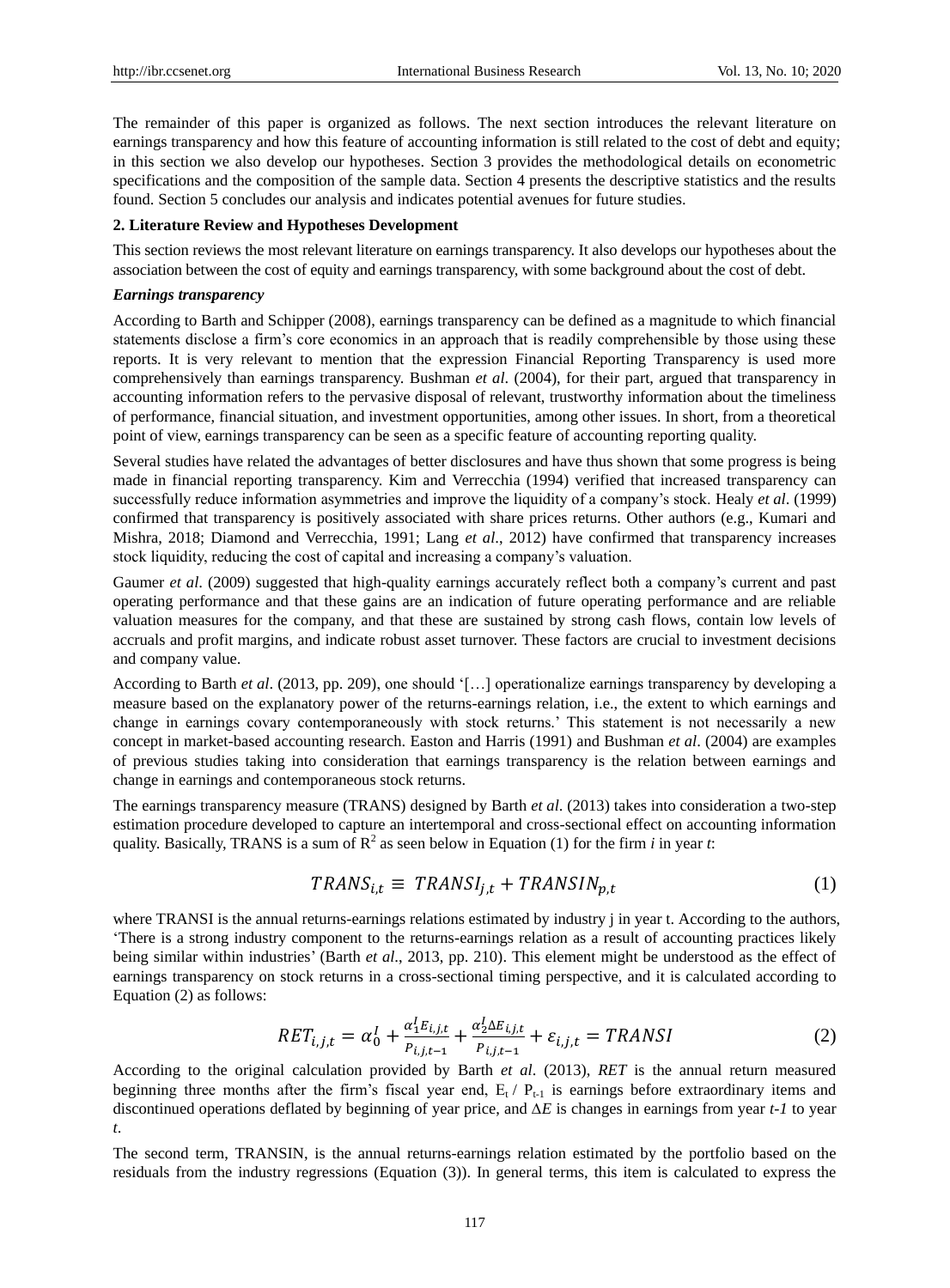longitudinal effect of earnings quality on stock returns, as expressed in Equation (3):

$$
RET_{i,p,t} = \alpha_0^I + \frac{\alpha_1^I E_{i,p,t}}{P_{i,p,t-1}} + \frac{\alpha_2^I \Delta E_{i,p,t}}{P_{i,p,t-1}} + \varepsilon_{i,p,t} = TRANSIN
$$
\n(3)

Barth *et al*. (2013) highlighted that to estimate Equation (3), it is necessary to replace observations from each industry-year regression, obtained in Equation (2), into one of four portfolios (*p*) based on a number of their association residuals from each annual regression for that industry.

It is especially important to mention that investors can obtain information about modifications in a firm"s value from earnings or other sources and that TRANS reflects only the extent to which earnings and change in earnings, and data associated with earnings and change in earnings, explain returns.

## *Earnings transparency and cost of debt*

Straight debt is a relevant funding source for companies. For this reason, indebtedness has been studied for more than five decades as a device for optimizing companies" value (e.g., Modigliani and Miller, 1958). Several researchers have dedicated efforts to better understanding how debt bonds can be used to improve firms" returns.

Kraus and Litzenberger (1973) formulated the classical version of the trade-off theory, which considers that organizations seek a balance between their own and third-party capital, and in this way generate a cost-benefit relationship acceptable to the company. In addition, the authors pointed out that the fiscal and financial expenses aspects affect corporate decisions in terms of obtaining values. According to Lee and Gentry (1995, pp. 397), "for financial managers, the pecking hypothesis implies that domestic financing is preferable to external financing. When external financing is inevitable, direct debt is preferable to convertible bonds, and the latter are preferable to ordinary shares.'

According to Uyemura and Van Deventer (1993), the interest rate is the main component of a debt's cost. In a fundraising situation, the interest rate comes from the creditors' and lenders' assessment, taking into account the relationship between credit risk and the returns expectation (Duffie and Singleton, 2012). Gerlach and Assenmacher (2008) explained that interest rate is formed by the term structure of interest (TSI), also known as the yield curve, which takes into consideration macroeconomic factors such as currency depreciation, exchange parity for foreign investors, fiscal policies, and others, as well as microeconomic factors such as debtors" industry, cash-flow and credit risk, for instance.

Some decades ago, several approaches were developed to model credit risk and come up with an interest rate that produces a balance between risks and returns trade-off; examples of these techniques include the five C"s of credit, the rating model, credit scoring, and pricing modeling due to credit risk (Chaia, 2003).

Despite these developments in credit risk measurement, there has been little research relating accounting information quality with cost of debt. Only a few studies have examined this question, e.g., Sengupta (1998), Mazumdar and Sengupta (2005), Francis *et al*. (2005), and Shi and Zhang (2007). However, there is no consensus about the effect of accounting information on lenders, and these studies seemingly did not consider that to calculate an interest rate, creditors take into consideration more than the public information available about the companies. Universal banks, for instance, aiming to reduce informational asymmetry, request private data from borrowers and, in some situations, banks provide funds for their clients due to the real guarantees offered. Calcagnini *et al*. (2014, pp. 3) argued that "economists" instinct and conventional wisdom in the banking community would support the idea that secured loans are less risky and, therefore, should carry lower interest rates."

In this context, the main criterion used to reduce interest rates is the cost of debt, and it is not the quality of accounting information but the real guarantees provided that mitigate the credit risk and, consequently, improve the repayments of interest and of the principal amount. These arguments allow us to weight those investors and creditors with different informational needs. While investors are concerned with incomes, which are used to calculate dividends to be paid, according to Ball *et al.* (2015), stakeholders will not necessarily understand accounting features in the same way. Notwithstanding, although earnings transparency reduces informational asymmetry between creditors and borrowers, it is not enough to affect a significant reduction in interest rates. Therefore, we formulate Hypothesis (1) as follows:

**H1**: *There is no statistical relationship between earnings transparency and cost of debt.*

#### *Earnings transparency and cost of equity*

The quality of accounting information is essential to investors, who must use these data to make decisions about a company's value. Healy and Palepu (2001) pointed out that the demand for transparent financial statements arises from the need to reduce information asymmetry and agency conflicts between managers and external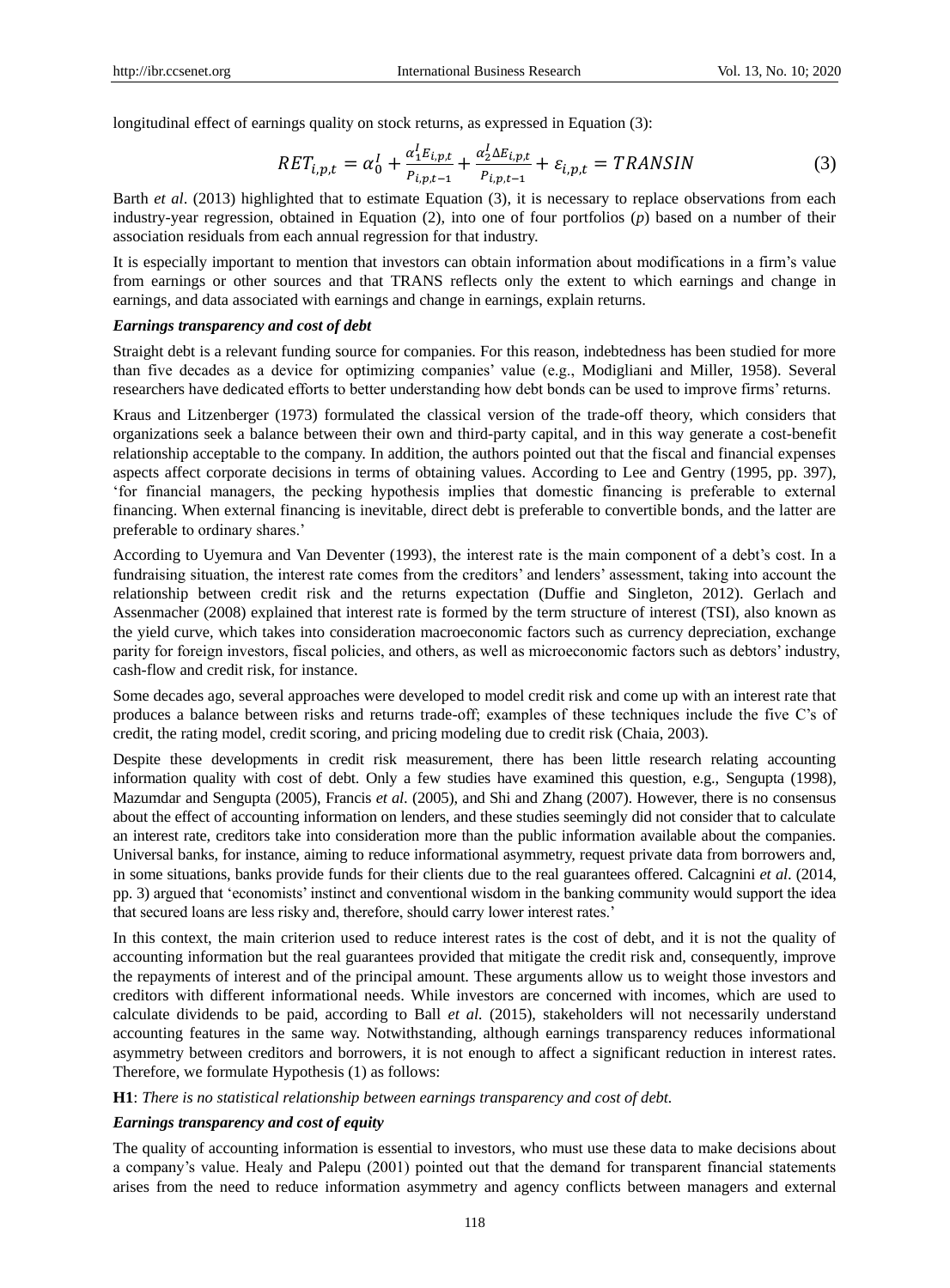investors and that the credibility of financial statement disclosures should be reinforced by regulators, auditors and other capital market intermediaries.

Using a model consistent with the capital asset pricing model (CAPM), Lambert *et al*. (2007) examined how financial statement disclosures affect the cost of capital in the presence of asset diversification and demonstrated that the quality of accounting information has a direct effect on the evaluation of cash flows, suggesting that the quality of profits may affect the cost of capital (Johnstone, 2015). This finding indicates that earnings transparency decreases the cost of equity-decreasing beta"s variance. Francis *et al*. (2008) found that firms with higher earnings transparency have more voluntary disclosures than firms with lower earnings transparency. They also verified that more voluntary disclosure is associated with a lower cost of capital and demonstrate the importance of viewing voluntary disclosure as a response to earnings transparency when analyzing the cost of capital consequences of such disclosures.

Bhattacharya *et al*. (2013) revealed an association between lower earnings transparency and higher information asymmetry, showing that low earnings quality exacerbates information asymmetry during the earnings announcements period.

Barth *et al*. (2015) concluded that uncertainty at earnings announcements and higher asymmetric timeliness are associated. This study indicates that the more asymmetric the earnings, the slower the resolution of equity investor disagreement, which is a problem for equity holders.

These are only a few examples of how earnings transparency has been researched and correlated with cost of capital, more specifically cost of equity. The main idea behind these studies is that investors are exposed to the risk-return relation. Hence, they must forecast earnings, cash flow, and dividends to discount it at a rate which represents the trade-off to make or forego an investment. Thus, it is possible to establish that a stock price is determined by the sum of several dividends discounted by a rate (Penman, 2013).

These projections are created using historical value-added forecast information. For example, if an analyst must estimate EBITDA, he will begin by calculating this term, using financial statements from the last years and compute the mean value. Then, using estimated information, i.e., inflation rate, currency, prices and others, it will be possible to complete the assessment. Thus, higher earnings transparency increases the quality of financial reporting, allowing investors to obtain forecasts that are more reliable and that reduce informational asymmetry, thus impacting the cost of equity. Therefore, we formulate Hypothesis (2) as follows:

**H2**: *There is a negative and statistical relationship between earnings transparency and cost of equity.*

#### **Research design**

This section presents the most relevant details regarding the methodological procedures related to sample selection, descriptive statistics, and econometric specifications.

#### *Statistical models and variables*

To test these hypotheses, we considered two statistical models. First, we constructed Equation (4) aiming to test Hypothesis (1), as follows:

$$
Ki_{i,t} =
$$

$$
\alpha + \beta_1 TRANS_{i,t} + \beta_2 LEV_{i,t} + \beta_3 SIZE_{i,t} + \beta_4 ROA_{i,t} + \beta_5 MTB_{i,t} +
$$
  

$$
\sum_{j=1}^{24} \beta_j Industry + \sum_{k=1}^{34} \beta_k Country + \omega_{i,t}
$$
 (4)

where Ke is the cost of equity of firm *i* in year *t*; *TRANS* is the earnings transparency measure of firm *i* in year *t* and denotes the interest variable of this evaluation, *LEV* is the financial leverage of firm *i* in year *t*, and *SIZE* is the magnitude of firm *i* in year *t.*

Equation (5) was used to test the Hypothesis (2); the only difference between this model and the first one is the subject term, as follows:

$$
Ke_{i,t} =
$$

$$
\alpha + \beta_1 TRANS_{i,t} + \beta_2 LEV_{i,t} + \beta_3 SIZE_{i,t} + \beta_4 ROA_{i,t} + \beta_5 MTB_{i,t} +
$$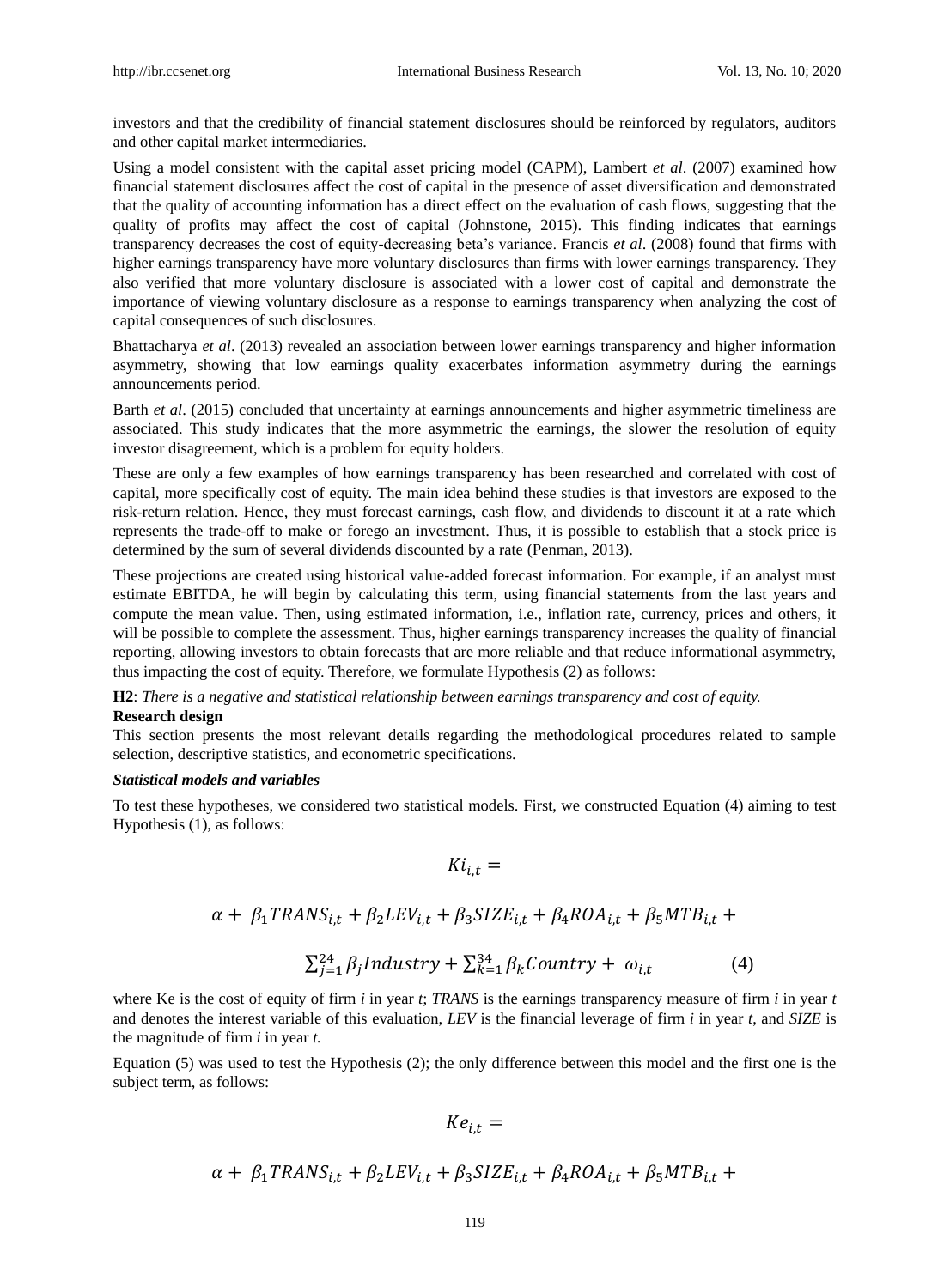## $\sum_{j=1}^{24} \beta_j$ Industry +  $\sum_{k=1}^{34} \beta_k$ Country +  $\omega_{i,t}$

(5)

where Ki is the cost of debt of firm *i* in year *t*. *TRANS* is the earnings transparency measure of firm *i* in year *t* and denotes the interest variable of this evaluation; and LEV, SIZE, ROA, MTB, Sector, and Country are control variables used to moderate sample dispersion. Their description and operationalization, such as dependents and interest variables, are provided in Table 1.

Table 1. Variables

| Variable       | Label                   | <b>Description</b>                   | <b>Preview Literature</b>                      |
|----------------|-------------------------|--------------------------------------|------------------------------------------------|
| <b>DAC</b>     | Discretionary Accruals  | Obtained using Modified Jones        | Dechow et al. (1995), Subramanyam (1996),      |
|                |                         | Model (1995).                        | McNichols (2000), Leone et al. (2005), Ali     |
|                |                         |                                      | <i>et al.</i> (2011).                          |
| Ke             | Cost of Capital         | Variable computed using the Fama     | Gebhardt et al. (2001), Thomas et al. (2001),  |
|                |                         | & French Three-Factor Model.         | Ohlson and Juettner-Narouth (2005), Hou et     |
|                |                         |                                      | <i>al.</i> (2012).                             |
| Ki             | Cost of Interest        | Cost of debt considering market      | Sweeney (1994), Dechow and Skinner             |
|                |                         | value as reference.                  | $(2000)$ , Dichev and Skinner $(2002)$ ,       |
|                |                         |                                      | Charitou et al. (2007), Jelinek (2007).        |
| <b>LEV</b>     | Financial leverage      | The ratio of loans and financing     | Dechow <i>et al.</i> (1995), McNichols (2000), |
|                |                         | over total assets.                   | Larcker and Richardson (2004), Kothari et      |
|                |                         |                                      | <i>al.</i> (2005), Othman and Zeghal (2006)    |
| <b>MTB</b>     | Market to Book          | Market Capitalization over Equity    |                                                |
|                |                         | Value.                               |                                                |
| <b>ROA</b>     | <b>Return on Assets</b> | Net income of t over total assets of |                                                |
|                |                         | $t-1$ .                              | Barth <i>et al.</i> (2013),                    |
| <b>SIZE</b>    | Size of firm            | Natural logarithm of total assets.   | Beigi et al. (2016).                           |
| <b>TRANS</b>   | Earnings transparency   | The sum of TRANSI and                |                                                |
|                |                         | TRANSIN.                             |                                                |
| <b>TRANSI</b>  | Cross-section measure   | Measure of earnings transparency     |                                                |
|                | of earnings             | considering returns from current     |                                                |
|                | transparency            | year.                                |                                                |
| <b>TRANSIN</b> | Intertemporal measure   | Measure of earnings transparency     |                                                |
|                | of earnings             | considering returns from a           |                                                |
|                | transparency            | time-series.                         |                                                |

Equations (4) and (5) were adjusted using panel data methodology, in accordance with Wooldridge (2009) and Othman and Zeghal (2006). Given that the results of Hausman"s test models" coefficients were obtained through fixed-effects estimation, due to potential intrinsic heteroscedasticity, the estimated parameters from both equations were obtained through the generalized linear models following Hardin and Hilbe (2012).

## *Sample and descriptive statistics*

This research is an applied study developed using an archival methodology. The sample data were built using Thomson Reuters Eikon® and comprised thirty-four different capital markets displayed in six different microregions in the Americas and Europe. Firm-observations were collected from 2010 to 2016. We excluded from the sample all observations with missing values. To mitigate the effects of the outliers in the sample, the database variables were winsorized using the 0.5 and 99.5 percentiles. The final sample comprised 6,725 company-year observations for 1,050 companies and reflected the largest publicly traded companies in Latin America, North America, and Europe.

Table 2 shows the descriptive statistics for all variables. Panel A is based on all countries, industries and longitudinal series, indicating that Ki has a larger standard deviation compared to Ke: 0.96 against 0.07, respectively. This result can be interpreted as an indication of homogeneity among firms comprising the sample. Additionally, there is a natural expectation that Ki has a more pronounced variance than Ke because credit markets are intuitively less standardized than capital markets. Panel B, which provides descriptive statistics based on regions, corroborates this statement. The standard deviation for variable Ki goes from 0.13 in North America to 1.69 in Northern Europe. Based on Panel B, it is possible to observe a concentration approximately 0.05 for the Ke term. Panel C shows the mean and standard deviation, both based on industries. Taking dependent variables as a reference, it is possible to predicate the existence of a strong variation between economic sectors going from 0.05 to 0.09 in the Ke variable and from 0.05 to 0.31 based on Ki.

Panel D shows the correlations for all variables calculated using Pearson"s and Spearman"s methodology. The results indicate that Ke and TRANS are negatively correlated under Spearman's approach (-0.020\*\*), and this is significant at five percent. Another interesting correlation is between Ke and financial leverage ( $LEV$ ): these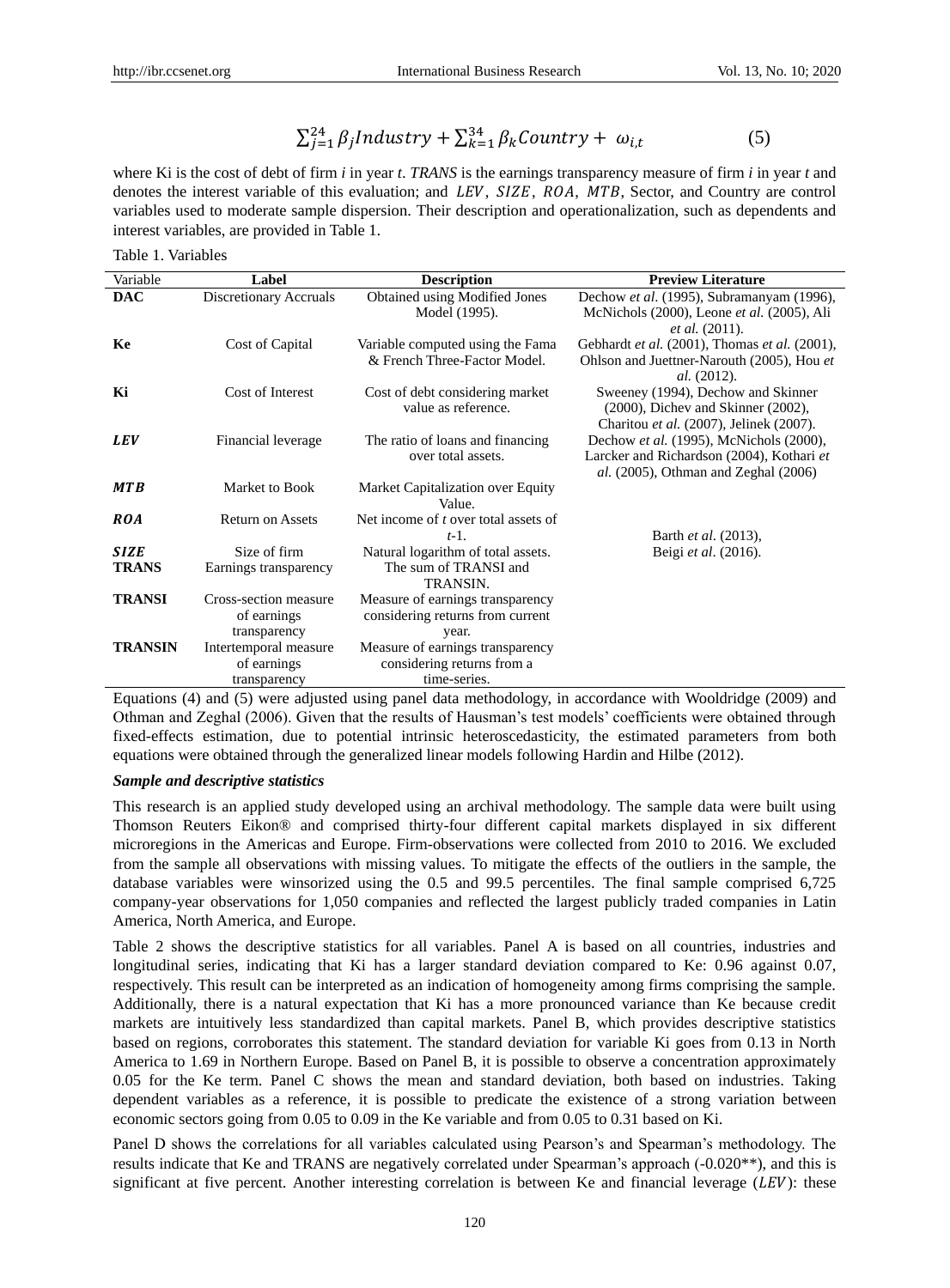terms are positively correlated at 5 percent. Although Ki is negatively associated with TRANS, there is no statistical significance in this relation. Another significant finding provided by Table 2, once again on the verification of the correlations between control variables and the subject terms  $LEV$ ,  $MTB$ ,  $ROA$ , and  $SIZE$ , showed statistical significance with both subject terms Ke and Ki.

The cost of Equity is negatively correlated with TRANSI, according to Spearman"s indicator, and it is positively associated with TRANSIN. The cost of Debt has negative correlations with TRANSI and TRANSIN, following Pearson's and Spearman's parameters. However, these values are not significant.

| Panel A: based on all countries, industries and longitudinal series |       |        |           |           |        |       |  |
|---------------------------------------------------------------------|-------|--------|-----------|-----------|--------|-------|--|
|                                                                     | Mean  | Median | <b>SD</b> | Min       | Max    | N     |  |
| DAC                                                                 | 0.01  | 0.03   | 0,17      | $-2,36$   | 1,72   | 4.809 |  |
| Ke                                                                  | 0,07  | 0.04   | 0,07      | 0.01      | 0.53   | 4.678 |  |
| Ki                                                                  | 0.16  | 0.05   | 0,96      | 0.00      | 0,22   | 4.391 |  |
| LEV                                                                 | 3.69  | 1,72   | 5,81      | 0.00      | 61,95  | 4.734 |  |
| <b>MTB</b>                                                          | 0.46  | 0.34   | 0.45      | 0.00      | 3,62   | 4.809 |  |
| <i>ROA</i>                                                          | 0.18  | 0.13   | 1,44      | $-14,06$  | 71,90  | 4.809 |  |
| SIZE                                                                | 10.21 | 10,13  | 0.87      | 8.08      | 14.17  | 4.809 |  |
| <b>TRANS</b>                                                        | 0.04  | 0.33   | 18,74     | $-124.19$ | 229.98 | 4.710 |  |
| <b>TRANSI</b>                                                       | 0.04  | 0,19   | 9,25      | $-58,04$  | 109,81 | 4.809 |  |
| <b>TRANSIN</b>                                                      | 0.01  | 0.00   | 12,79     | $-66,16$  | 120,17 | 4.809 |  |
| .                                                                   |       |        |           |           |        |       |  |

#### Table 2. Descriptive Statistics

| Panel B: based on regions |         |         |       |         |         |       |                 |       |         |         |          |       |
|---------------------------|---------|---------|-------|---------|---------|-------|-----------------|-------|---------|---------|----------|-------|
|                           |         | Latin   |       | North   | Eastern |       | Southern Europe |       |         | Western | Northern |       |
|                           |         | America |       | America | Europe  |       |                 |       | Europe  |         | Europe   |       |
|                           | Mean    | Std.    | Mean  | Std.    | Mean    | Std.  | Mean            | Std.  | Mean    | Std.    | Mean     | Std.  |
| <b>DAC</b>                | 0.03    | 0,15    | 0.00  | 0,17    | 0,02    | 0.14  | 0.00            | 0,17  | 0,01    | 0.18    | $-0.01$  | 0,18  |
| Ke                        | 0.13    | 0.05    | 0.08  | 0.09    | 0,16    | 0,10  | 0,06            | 0,06  | 0,06    | 0.05    | 0,06     | 0,06  |
| Ki                        | 0,12    | 0,22    | 0,07  | 0.27    | 0,42    | 1,02  | 0,16            | 0.74  | 0,10    | 0,29    | 0,27     | 1,69  |
| LEV                       | 2,81    | 3,25    | 3,16  | 4,48    | 2,43    | 2,86  | 6,80            | 7,64  | 3.96    | 6,36    | 3,54     | 6,54  |
| <b>MTB</b>                | 0.40    | 0,41    | 0.54  | 0,47    | 0.63    | 0.53  | 0,41            | 0,47  | 0.43    | 0.41    | 0,40     | 0.41  |
| <i>ROA</i>                | 0.14    | 0,23    | 0,23  | 2,11    | 0.09    | 0,11  | 0,17            | 1,57  | 0,17    | 1,29    | 0.15     | 0.55  |
| <b>SIZE</b>               | 10,87   | 1,14    | 10,23 | 0.64    | 11,40   | 0,95  | 10,26           | 0,74  | 10,14   | 0.75    | 9,88     | 0,89  |
| <b>TRANS</b>              | 0.15    | 17,37   | 2,03  | 19,82   | $-4,93$ | 18,81 | $-3,53$         | 23,73 | $-0.62$ | 16,59   | 0.05     | 17,34 |
| <b>TRANSI</b>             | $-0.16$ | 9,25    | 0,14  | 9,78    | $-2,37$ | 9,06  | $-1,71$         | 11,90 | 0.56    | 8,39    | 0.39     | 8,24  |
| <b>TRANSIN</b>            | 0.31    | 12,72   | 1,83  | 12,83   | $-2,45$ | 13,54 | $-1,81$         | 15,37 | $-1,19$ | 11,86   | $-0.31$  | 12,26 |
| N                         | 360     |         | 1.496 |         |         | 169   |                 | 406   |         | 1.081   | 1.297    |       |

| Panel C: based on industries      |            |      |      |      |      |      |       |      |            |      |            |      |             |      |         |              |         |               |         |                |     |
|-----------------------------------|------------|------|------|------|------|------|-------|------|------------|------|------------|------|-------------|------|---------|--------------|---------|---------------|---------|----------------|-----|
|                                   | <b>DAC</b> |      | Ke   |      | Κi   |      | LEV   |      | <b>MTB</b> |      | <b>ROA</b> |      | <b>SIZE</b> |      |         | <b>TRANS</b> |         | <b>TRANSI</b> |         | <b>TRANSIN</b> |     |
|                                   | Mean       | Std. | Mean | Std. | Mean | Std. | Mean  | Std. | Mean       | Std. | Mean       | Std. | Mean        | Std. | Mean    | Std.         | Mean    | Std.          | Mean    | Std.           | N   |
| <b>Applied Resources</b>          |            | 0.21 |      |      |      | 0.02 |       | 1,59 |            |      |            |      |             |      |         |              |         |               |         |                | 89  |
| Automobiles & Auto Parts          | 0.00       | 0,19 | 0.08 | 0.08 | 0.06 | 0.04 | 1.85  | 5,48 | 0.86       | 0.51 | 0.02       | 0.35 | 9.89        | 0.48 | 3.94    | 16.10        | 4.49    | 9.33          | $-0.72$ | 11.69          | 99  |
| Banking & Investment              | $-0.01$    | 0.18 | 0.09 | 0.09 | 0.05 | 0,49 | 3.72  | 8,50 | 0.51       | 0.28 | 0.05       | 1.23 | 10.25       | 0.75 | 4.45    | 19.54        | 4.51    | 9.92          | $-0.11$ | 13.25          | 422 |
| Chemicals                         | 0.00       | 0.16 | 0.09 | 0.08 | 0.31 | 0.17 | 12.72 | 1,56 | 0.00       | 0.02 | 0.10       | 0.17 | 11.35       | 0.99 | $-1.83$ | 20.89        | $-1.93$ | 8.68          | 0.12    | 14.73          | 186 |
|                                   | 0.03       |      | 0.08 | 0.08 | 0.08 |      | 1.77  |      | 0.68       | 0.34 | 0.20       | 0.13 | 9.96        | 0.50 | 2.75    | 12.14        | 2.85    | 6.20          | $-0.13$ | 10.10          |     |
| <b>Cyclical Consumer Products</b> | 0.00       | 0.17 | 0.07 | 0.08 | 0.22 | 0.63 | 1.55  | 2,06 | 0.40       | 0.32 | 0.18       | 0.26 | 9.69        | 0.61 | 5.27    | 16.84        | 4.92    | 8.07          | 0.31    | 12.12          | 155 |
| <b>Cyclical Consumer Services</b> | $-0.01$    | 0.16 | 0.07 | 0.09 | 0.17 | 0.95 | 2.44  | 2.68 | 0.37       | 0.37 | 0.13       | 0.43 | 9.72        | 0.55 | 3.12    | 21.13        | 2.88    | 9.06          | 0.21    | 14.40          | 197 |
| Energy - Fossil Fuels             | $-0.01$    | 0.16 | 0.08 | 0.07 | 0.31 | 2,08 | 1.62  | 1,61 | 0.85       | 0.50 | 0.10       | 0.27 | 10.33       | 0.89 | $-3.09$ | 26.17        | $-3.14$ | 13.23         | 0.14    | 16.27          | 433 |
| Food & Beverages                  | $-0.01$    | 0.17 | 0.06 | 0.05 | 0.06 | 0.05 | 2.20  | 4,46 | 0.46       | 0.27 | 0.18       | 0.89 | 10.08       | 0.83 | $-0.13$ | 15.24        | $-0.11$ | 7.72          | $-0.01$ | 11.04          | 202 |
| Food & Drug Retailing             | 0.00       | 0.14 | 0.05 | 0.04 | 0.06 | 0.02 | 2.33  | 1,51 | 0.56       | 0.37 | 0.28       | 1.29 | 10.32       | 0.64 | 0.47    | 14.16        | 0.44    | 7.52          | 0.00    | 10.58          | 94  |
| <b>Healthcare Services</b>        | 0.01       | 0.17 | 0.07 | 0.07 | 0.24 | 0.81 | 3.77  | 8,21 | 0.38       | 0.28 | 0.13       | 0.33 | 9.87        | 0.47 | $-0.57$ | 15.18        | $-0.76$ | 8.54          | 0.11    | 10.99          | 97  |
| Industrial & Services             | 0.01       | 0.15 | 0.05 | 0.05 | 0.20 | 1.09 | 3.68  | 5.39 | 0.35       | 0.33 | 0.27       | 1.83 | 9.68        | 0.57 | $-0.21$ | 15.96        | 0.06    | 5.69          | $-0.26$ | 12.24          | 336 |
| <b>Industrial Conglomerates</b>   | 0.03       | 0,24 | 0.08 | 0.07 | 0.04 | 0.02 | 2.14  | 1,45 | 0.44       | 0.29 | 0.19       | 0.09 | 10.71       | 0.66 | 4.92    | 9.80         | 4.92    | 8.11          | 0.00    | 7.16           | 33  |
| <b>Industrial Goods</b>           | 0.01       | 0.14 | 0.07 | 0.07 | 0.09 | 0.17 | 2.78  | 3,61 | 0.32       | 0.23 | 0.57       | 4.35 | 9.88        | 0.68 | 1.26    | 14,46        | 1.37    | 6.85          | $-0.12$ | 11.22          | 319 |
| Insurance                         | 0.01       | 0,22 | 0.07 | 0.07 | 0.07 | 0.06 | 11.81 | 10,2 | 0.01       | 0.02 | 0.13       | 0.10 | 10.92       | 0.65 | 2.22    | 11.74        | 2,24    | 7.47          | $-0.01$ | 9.22           | 249 |
| <b>Mineral Resources</b>          | 0.02       | 0.15 | 0.08 | 0.08 | 0.18 | 0.71 | 1.26  | 1,27 | 0.78       | 0.37 | 0.08       | 0.12 | 9.99        | 0.82 | $-2.92$ | 27.01        | $-2.69$ | 11.87         | $-0.11$ | 17.52          | 372 |
| Personal & Household              | $-0.03$    | 0,19 | 0.05 | 0.05 | 0.05 | 0,02 | 2.84  | 3,91 | 0.40       | 0.23 | 0.32       | 0.87 | 9.98        | 0.64 | 1.98    | 9.41         | 0.79    | 4.91          | 0.09    | 5.09           | 77  |
| Pharma, & Medical Research        | 0.00       | 0.18 | 0.05 | 0.04 | 0.05 | 0,05 | 1.49  | 1,63 | 0.29       | 0.20 | 0.27       | 0.33 | 10.29       | 0.67 | 0.89    | 13.05        | 0.85    | 8.03          | 0.08    | 9.70           | 134 |
| <b>Real Estate</b>                | $-0.01$    | 0.18 | 0.07 | 0.08 | 0.05 | 0.03 | 1.72  | 3,11 | 0.27       | 0.43 | 0.06       | 0.11 | 9.85        | 0.53 | 0.08    | 10.19        | $-0.24$ | 8.48          | 0.32    | 7.64           | 198 |
| <b>Retailers</b>                  | 0.00       | 0,19 | 0.08 | 0.07 | 0.66 | 3,26 | 2.22  | 3,72 | 0.58       | 0.31 | 0.24       | 0.34 | 9.98        | 0.90 | 1.98    | 19.71        | 1.47    | 8.71          | 0.48    | 13.46          | 150 |
| Software & IT Services            | 0.00       | 0.15 | 0.09 | 0.10 | 0.07 | 0,05 | 1.43  | 1,17 | 0.21       | 0.14 | 0.20       | 0.18 | 9.63        | 0.56 | 0.86    | 17.36        | 1.06    | 7.90          | $-0.22$ | 12.45          | 90  |
| <b>Technology Equipment</b>       | $-0.02$    | 0.21 | 0.10 | 0.10 | 0.07 | 0,06 | 1.97  | 3,79 | 0.35       | 0.41 | 0.05       | 1.44 | 9.79        | 0.63 | 0.96    | 19.91        | 1.15    | 8.57          | $-0.16$ | 14.16          | 121 |
| Telecommunications                | 0.01       | 0.18 | 0.06 | 0.06 | 0.07 | 0.05 | 3.14  | 3.17 | 0.96       | 0.55 | 0.13       | 0.72 | 10.50       | 0.78 | $-2.90$ | 18.38        | $-2.95$ | 9.70          | 0.09    | 12.22          | 171 |
| Transportation                    | $-0.01$    | 0.18 | 0.07 | 0.06 | 0.06 | 0.03 | 3.30  | 4.65 | 0.69       | 0.48 | 0.14       | 0.38 | 10.05       | 0.47 | 3,22    | 20.90        | 3.09    | 10.05         | 0.00    | 13.78          | 186 |
| <b>Utilities</b>                  | 0.00       | 0.16 | 0.08 | 0.07 | 0.06 | 0.07 | 2.57  | 1.88 | 0.42       | 0.46 | 0.22       | 2.09 | 10.53       | 0.75 | $-2.80$ | 13.92        | $-2.69$ | 6.46          | $-0.06$ | 10.75          | 399 |
|                                   |            |      |      |      |      |      |       |      |            |      |            |      |             |      |         |              |         |               |         |                |     |

Panel D: Pearson and Spearman correlation matrices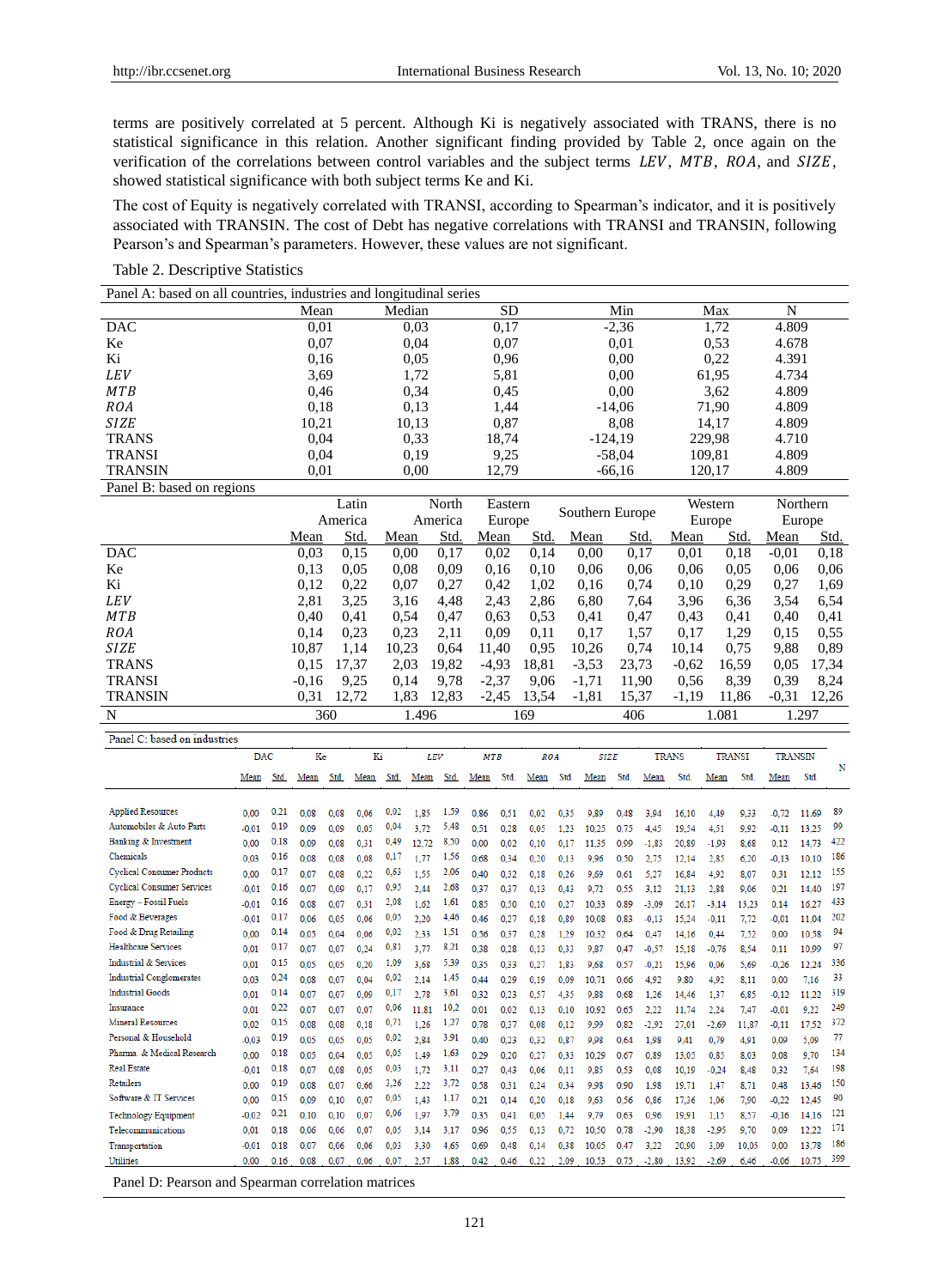|   |              |                         | $\mathcal{D}_{\mathcal{A}}$ | 3              | 4                  | 5                        | 6                  |                          | 8          | 9              | 10             |
|---|--------------|-------------------------|-----------------------------|----------------|--------------------|--------------------------|--------------------|--------------------------|------------|----------------|----------------|
|   | <b>DAC</b>   |                         | 0.018                       | $0.023**$      | $-0.002$           | $0.026*$                 | $-0.011$           | 0.019                    | 0.009      | 0.001          | 0.003          |
| 2 | KE           | 0.019                   |                             | $0.075**$      | $-0.022$           | $0.024*$                 | $-0.082$<br>$\ast$ | $0.116*$                 | $-0.000$   | $-0.010$       | 0.007          |
| 3 | KI           | $-0.00$                 | $-0.013$                    |                | $0.079*$           | $-0.127$<br>*            | $-0.027$<br>$\ast$ | $-0.037*$                | $-0.013$   | $-0.024*$      | $-0.004$       |
| 4 | LEV          | 0.002                   | 0.009                       | 0.002          |                    | $-0.289$                 | $0.076*$           | $0.368*$                 | $0.026**$  | $-0.006$       | 0.022          |
| 5 | <b>MTB</b>   | 0.021                   | $0.038**$                   | $-0.046*$<br>∗ | $-0.257$<br>$\ast$ | $\overline{\phantom{a}}$ | $0.040*$           | $-0.188**$               | $-0.067**$ | $-0.037*$      | $-0.035*$      |
| 6 | <b>ROA</b>   | $-0.00$<br>$\Omega$     | $-0.014$                    | $-0.004$       | $0.162*$           | 0.003                    |                    | $-0.121**$<br>*          | $0.108**$  | $0.098*$       | $0.068*$       |
|   | <b>SIZE</b>  | 0.017                   | $0.148**$                   | $-0.038*$      | 0.370*             | $-0.149$                 | $-0.017$           | $\overline{\phantom{a}}$ | 0.011      | $-0.027*$      | $0.035**$      |
| 8 | <b>Trans</b> | $-0.00$<br>$\mathbf{Q}$ | $-0.030*$                   | $-0.019$       | $-0.018$           | $-0.041$                 | 0.005              | 0.005                    |            | $0.583*$       | $0.796*$       |
| 9 | Transi       | $-0.00$<br>6            | $-0.012$                    | 0.001          | $-0.020$           | $-0.052$                 | 0.009              | $-0.022$                 | $0.773***$ |                | $0.057**$<br>* |
| 0 | Transi<br>n  | $-0.00$<br>$\mathbf Q$  | $-0.034**$                  | $-0.028*$      | $-0.012$           | $-0.021$                 | 0.000              | $0.023*$                 | $0.888***$ | $0.394**$<br>* |                |

Note: \*\*\* indicates that the correlation is significant at the 0.01 level; \*\* shows that the correlation is significant at the 0.05 level; and \* shows that the correlation is significant at the 0.10 level.

Regarding the variable TRANS, the descriptive statistics denote that the mean of this term in a general context, Panel A, is 0.33, with a strong standard deviation equal to 18.74. Panel B shows that companies located in Eastern Europe have the highest scores of TRANS (2.45), while firms in Latin America and Northern Europe present lower values for this variable, 0.31. Based on Industries analysis, TRANS indicates a significant interval of means, beginning with 0.08 in real estate and ending with 5.27 in cyclical consumer products. This enormous gap shows how matter inserts itself in Equations (2) and (3), with country and sector as control variables aiming to reduce sample dispersion.

About TRANSI<sup>1</sup> and TRANSIN,<sup>2</sup> Panel A shows that the first has a lower standard deviation compared with the second. However, TRANSI has the highest mean, 0.19, against 0.03 from TRANSIN. From a cross-regional perspective, both TRANSI and TRANSIN revealed a consistency across several countries.

## **3. Results**

 $\overline{a}$ 

In this section, we present the findings of both hypotheses. First, we show the coefficients obtained for Hypothesis (1), and second, the results obtained for Hypothesis (2).

## *Empirical findings for cost of debt and earnings transparency*

Given Table 3, we cannot reject the Hypothesis 1 *– There is no relationship between earnings transparency and cost of debt*. In all regions, the variable TRANS showed a negative association with the cost of debt; however, in no case was there statistical significance. The highest estimated coefficient was in Eastern Europe (-0.066), but it was without statistical significance even in very well-developed regions, like Northern-Europe.

<sup>1</sup> TRANSI was computed considering *t* from 2010 to 2016 and 24 industries.

<sup>2</sup> TRANSIN was estimated by building four portfolios, as previously done by Barth *et al.* (2013).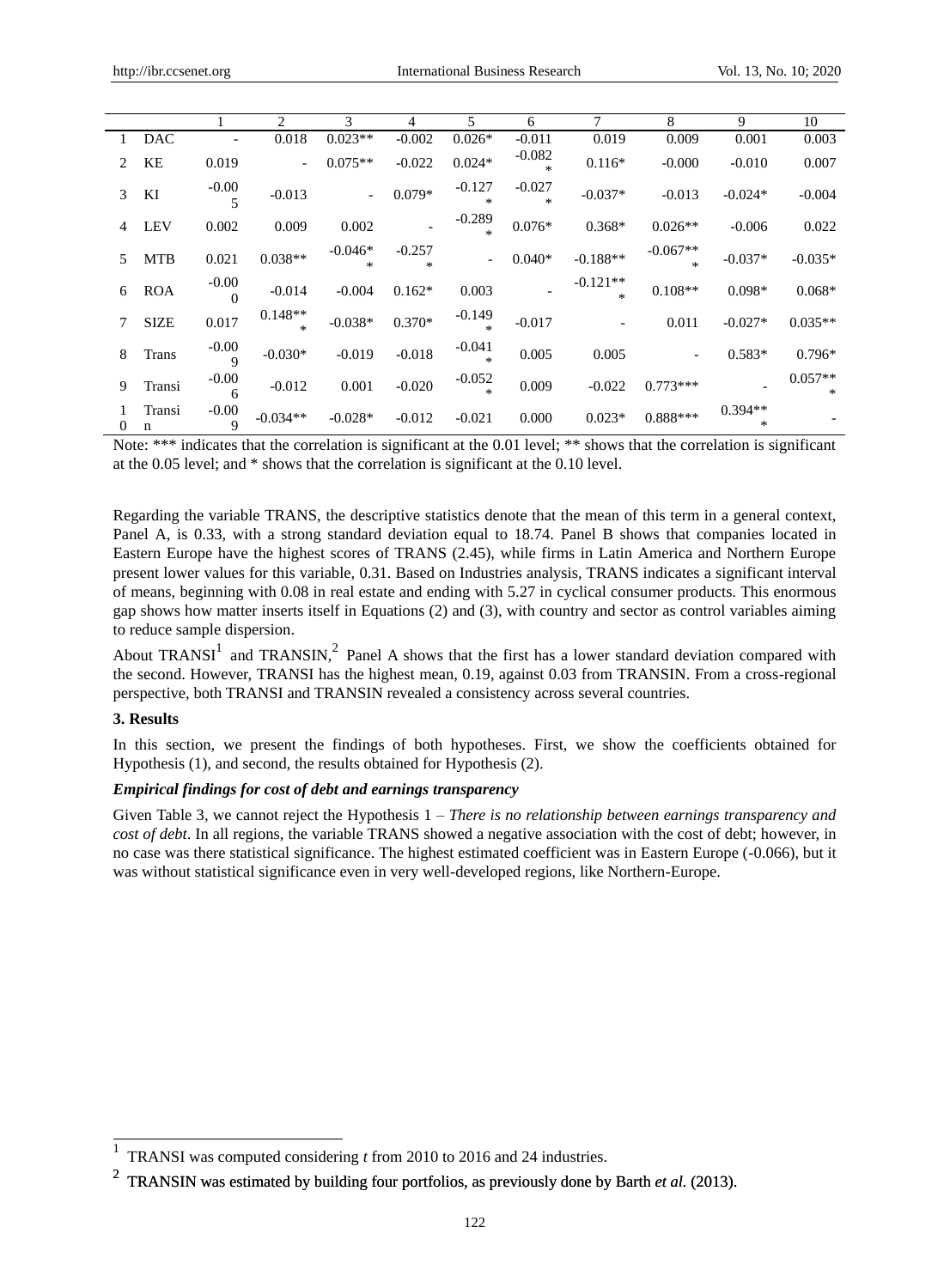|                             |                    |              | Latin      | North      | Eastern     | Southern   | Western     | Northern     |
|-----------------------------|--------------------|--------------|------------|------------|-------------|------------|-------------|--------------|
|                             |                    | Overall      | America    | America    | Europe      | Europe     | Europe      | Europe       |
| <b>VARIABLES</b>            | Prediction         | Ki           | Ki         | Ki         | Ki          | Ki         | Ki          | Ki           |
|                             |                    |              |            |            |             |            |             |              |
| <b>TRANS</b>                |                    | $-0.0005$    | $-0.0003$  | $-0.0005$  | $-0.0066$   | $-0.0004$  | $-0.0010$   | $-0.0008$    |
|                             |                    | $(-0.40)$    | $(-0.33)$  | $(-0.94)$  | $(-2.61)$   | $(-0.56)$  | $(-1.24)$   | $(-0.19)$    |
| <b>LEV</b>                  | $^{+}$             | $-0.0003$    | $0.0125**$ | 0.0000     | $0.2687***$ | $-0.0012$  | 0.0008      | 0.0034       |
|                             |                    | $(-0.21)$    | (2.42)     | (0.02)     | (4.35)      | $(-0.19)$  | (0.29)      | (0.94)       |
| <b>SIZE</b>                 | $\overline{\cdot}$ | $-0.1078***$ | $-0.0352$  | $-0.0233*$ | $-0.1027$   | $-0.2011*$ | $-0.0413**$ | $-0.2174***$ |
|                             |                    | $(-4.69)$    | $(-1.54)$  | $(-1.65)$  | $(-1.39)$   | $(-1.70)$  | $(-2.14)$   | $(-3.95)$    |
| <b>ROA</b>                  | $\overline{\cdot}$ | $-0.0421$    | $-0.0166$  | 0.0158     | $-0.3205$   | 0.0260     | $-0.0463$   | $-0.1300$    |
|                             |                    | $(-1.15)$    | $(-0.33)$  | (0.85)     | $(-0.60)$   | (0.36)     | $(-0.92)$   | $(-1.27)$    |
| <b>MTB</b>                  | $\overline{\cdot}$ | $-0.1734***$ | 0.0198     | $-0.0234$  | $-0.5111*$  | $-0.1095$  | $-0.0354**$ | $-0.4358**$  |
|                             |                    | $(-2.81)$    | (1.24)     | $(-1.40)$  | $(-1.67)$   | $(-1.09)$  | $(-2.43)$   | $(-2.18)$    |
| <b>Fixed Event Industry</b> |                    | Yes          | Yes        | Yes        | Yes         | Yes        | Yes         | Yes          |
| <b>Fixed Event Country</b>  |                    | Yes          | Yes        | Yes        | Yes         | Yes        | Yes         | Yes          |
| Constant                    |                    | Yes          | Yes        | Yes        | Yes         | Yes        | Yes         | Yes          |
|                             |                    |              |            |            |             |            |             |              |
| N                           |                    | 4,187        | 271        | 1,298      | 158         | 334        | 983         | 1,143        |
| Adj. R-squared              |                    | 0.0277       | 0.1586     | 0.4863     | 0.1816      | 0.1196     | 0.0935      | 0.0253       |

Table 3. Findings for Cost of Debt (KI) and Earnings Transparency

These findings could be indicating that creditors, debtholders, and lenders are potentially more interested in real guarantees, collateral guarantees, offered by borrowers than in the quality of accounting information as proxied by transparency (Ball *et al.,* 2015). However, from the negative coefficient found in all regions, it might be understood that accounting information based on market returns has a very limited effect on interest rates, basically because debt holders are not necessarily concerned with firms" earnings, their returns are paid by companies presenting positive cash-flows, and their credit risk decreases because there are real guarantees for bonds and loans. These results differ from those of Sengupta (1998), Mazumdar and Sengupta (2005), Francis *et al*. (2005), and Shi and Zhang (2007). Most likely, these conflicting results arise from of fact that earlier researchers used only debt instruments negotiated in financial markets and excluded funding directly obtained in private negotiations. Bonds issued in publica markets can be considered stock market instruments, and not necessarily are evaluated by bondholders in the same way that financial institutions assess companies" figures in private deals. Thus, this implication is potentially more relevant for countries with a more developed credit market than capital markets, such as Brazil, for instance.

Demerjian (2011) and Ball *et al.* (2015) introduced the idea that investors and creditors perceive accounting information through different points. On the one hand, investors are more concerned with forecast figures; thus, if this information could be provided by companies at low or no cost, it would be a perfect scenario for them. On the other hand, debtholders are interested in decreasing credit risk and increasing returns; thus, if they require additional information, they will probably ask for additional collaterals that reduce risk-default, independent of earnings transparency and predictability, such as in private funding transactions.

The control variable  $LEV$  denotes a negative signal in the overall subsample  $(-0.0003)$ , even though we expected a positive signal due to the logical conjecture that leverage affects firms" risks assessment and, consequently, should impact the cost of debt. However, it is important to highlight that in the regional extracts, LEV shows a positive signal, except for Southern Europe, being statistically significant for Latin America (0.0125\*\*) and Eastern Europe (0.2687\*\*\*), thereby corroborating the previous logical approach. These mixed results might be an indication that in regions with low interest rates, firms" leverage not necessary is so relevant to the cost of debt, potentially because it not increase the risk of bankruptcy like in countries with high rates of interest.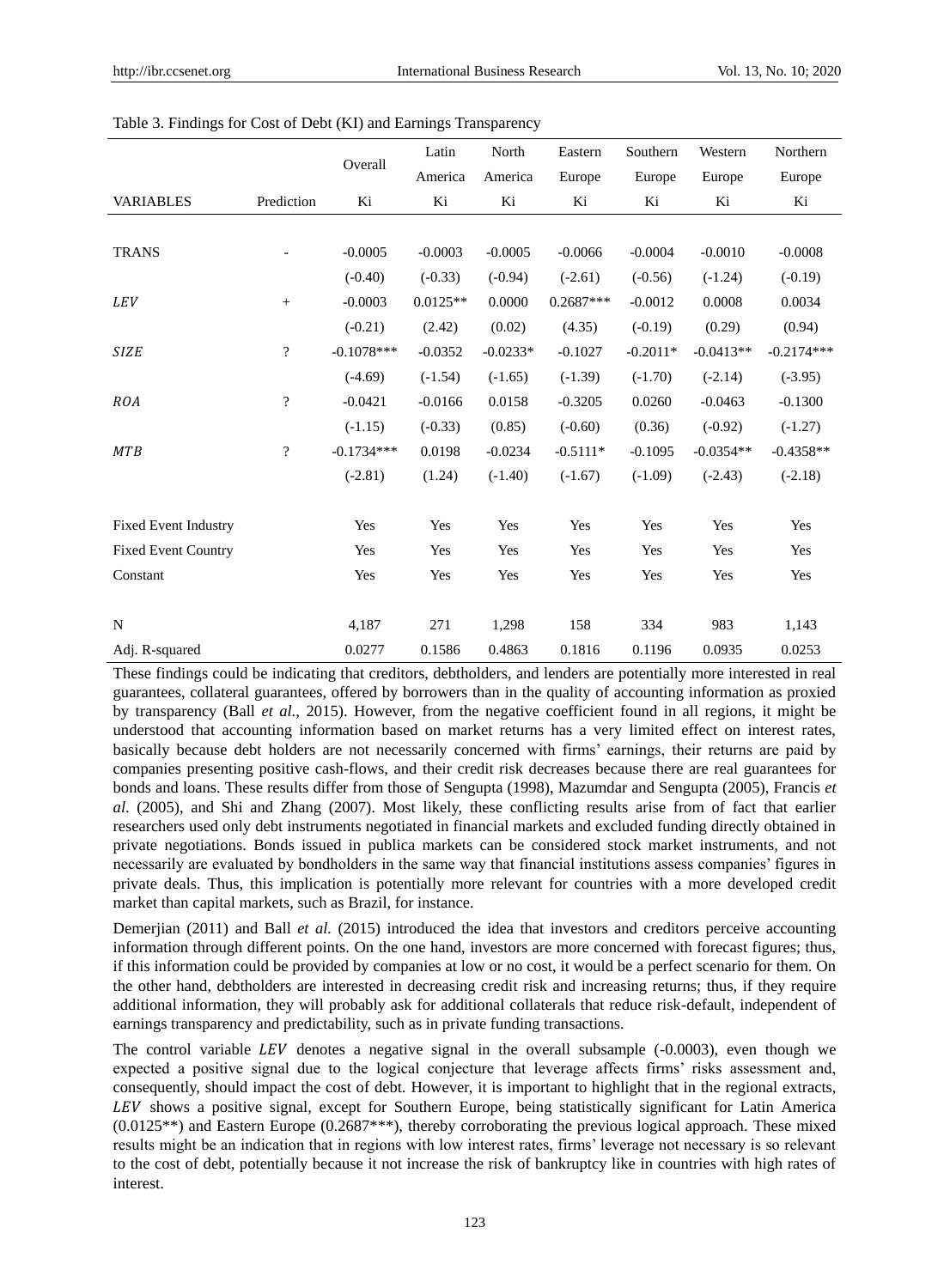One of the most relevant signals provided by the control variables comes from the  $SIZE$ . In overall composition and all subsamples, this variable presented a negative estimated parameter, being significant for the total sample (-0.1078\*\*\*), North America (-0.0233\*), Southern Europe (-0.2011\*), Western Europe (-0.0413\*\*), and Northern Europe (-0.2174\*\*\*). These findings indicate that firm size negatively affects the cost of debt. We use the natural logarithm of total assets as a proxy of  $SIZE$ ; in this way, total assets can be considered as a real guarantee for debt investors, and it is more relevant to decrease interest rates than TRANS, which denotes earnings transparency.

It is important to mention that the verified  $SIZE$  and Ki relationship is expected, bearing in mind the theoretical development in this study; more specifically, we are arguing that debtholders decrease their interest rates through the real guarantees offered by companies, so a large number of assets can be proxied as the total of guarantees, and for this reason the negative and statistical signal between both.

The MTB variable reinforces these results, once showing a negative estimated coefficient for all the extracts, except for Latin America (0.0198). These negative coefficients were significant for the Overall (-0.1734\*\*\*), Eastern Europe  $(-0.5111^*)$ , Western Europe  $(-0.0354^{**})$ , and Northern Europe  $(-0.4358^{**})$  sets. MTB was computed as a ratio of the market capitalization over the equity value. According to Jones *et al.* (2007) and Othman and Zeghal (2006), it can be considered as a proxy of market expectation of companies' performance; thus, this variable still revealing that market expectation is also more relevant to decreasing the cost of debt than TRANS.

Although ROA has shown itself to be an important control variable, given Panel D of Table 2 (Correlation Matrix), in the regressions presented in Table 3, ROA did not disclose matter effects on the cost of debt to the extent expected because debtholders are not refunded by earnings.

Furthermore, comparing the adjusted R-squared Table 3 shows the higher value in the North America (48.63%), followed by Eastern Europe (18.16%), Latin America (15.86%), Southern Europe (11.96%), Western Europe (9.35%), Overall (2.77%), and Northern Europe (2.53%). All regressions were also controlled for industry effects, fixed event effects (timeliness), country controls, and the constant was inserted.

These findings reinforce the conceptual arguments that accounting information is not a prime criterion to reduce interest rates, most specifically because earnings transparency is not perceived by lenders as a relevant issue about financial statements. It is important to point out that under this view, creditors, potentially, are more concerned about the historical cash-flow to evaluate the payment ability of debtors.

Table 4 shows the results of the relationship between discretionary accruals and cost of debt. It was verified that DAC, denoting discretionary accruals obtained through MJM (1995), showed positive signals for all subsamples as well as in overall context; however, its statistical significance was not found in all columns.

|                             |                    | Overall     | Latin     | North      | Eastern   | Southern  | Western   | Northern  |
|-----------------------------|--------------------|-------------|-----------|------------|-----------|-----------|-----------|-----------|
|                             |                    |             | America   | America    | Europe    | Europe    | Europe    | Europe    |
| <b>VARIABLES</b>            | Prediction         | Ki          | Ki        | Ki         | Ki        | Ki        | Ki        | Ki        |
|                             |                    |             |           |            |           |           |           |           |
| DAC                         | $^{+}$             | 0.0001      | 0.0002    | 0.0002     | 0.0001    | 0.0001    | 0.0000    | 0.0001    |
|                             |                    | (0.23)      | (1.43)    | (0.12)     | (1.32)    | (0.32)    | (0.02)    | (0.72)    |
| <b>LEV</b>                  | $\overline{\cdot}$ | $0.0212***$ | 0.0021    | $0.0141**$ | $0.0018*$ | $-0.0007$ | $-0.0000$ | $-0.0000$ |
|                             |                    | (2.85)      | (0.81)    | (0.34)     | (1.74)    | $(-0.93)$ | $(-0.03)$ | $(-0.27)$ |
| <i>SIZE</i>                 | ?                  | $-0.1211**$ | $-0.0415$ | $-0.1584$  | 0.0032    | 0.0035    | 0.0033    | 0.0053    |
|                             |                    | $(-2.18)$   | $(-0.53)$ | $(-1.02)$  | (0.18)    | (0.31)    | (0.52)    | (1.48)    |
| <i>ROA</i>                  | ?                  | 0.0298      | 0.0003    | $-0.0400$  | 0.0215    | 0.0037    | 0.0075    | 0.0113    |
|                             |                    | (0.44)      | (0.01)    | $(-0.24)$  | (0.90)    | (0.11)    | (0.70)    | (1.40)    |
| <b>MTB</b>                  | ?                  | 0.0174      | $-0.0023$ | $-0.3961$  | $-0.1095$ | $-0.0287$ | $-0.0358$ | $-0.1512$ |
|                             |                    | (1.16)      | $(-1.20)$ | $(-1.24)$  | $(-1.02)$ | $(-2.24)$ | $(-2.06)$ | $(-2.51)$ |
| <b>Fixed Event Industry</b> |                    | Yes         | Yes       | Yes        | Yes       | Yes       | Yes       | Yes       |
| <b>Fixed Event Country</b>  |                    | Yes         | Yes       | Yes        | Yes       | Yes       | Yes       | Yes       |
| Constant                    |                    | Yes         | Yes       | Yes        | Yes       | Yes       | Yes       | Yes       |
|                             |                    |             |           |            |           |           |           |           |
| N                           |                    | 352         | 1,429     | 165        | 390       | 1,056     | 1,216     | 4,608     |
| Adj. R-squared              |                    | 0.2952      | 0.0246    | $-0.0004$  | 0.0384    | 0.0416    | 0.0054    | 0.0099    |

Table 4. Findings for Cost of Debt (KI) and Discretionary Accruals

These results show an additional perspective on the debt-holders' and creditors' concerns about companies' performance future. As prior mentioned, the relevance of accounting information differs between debt holders and investors; hence the discretionary component of earnings is not directly perceived by the cost of the debt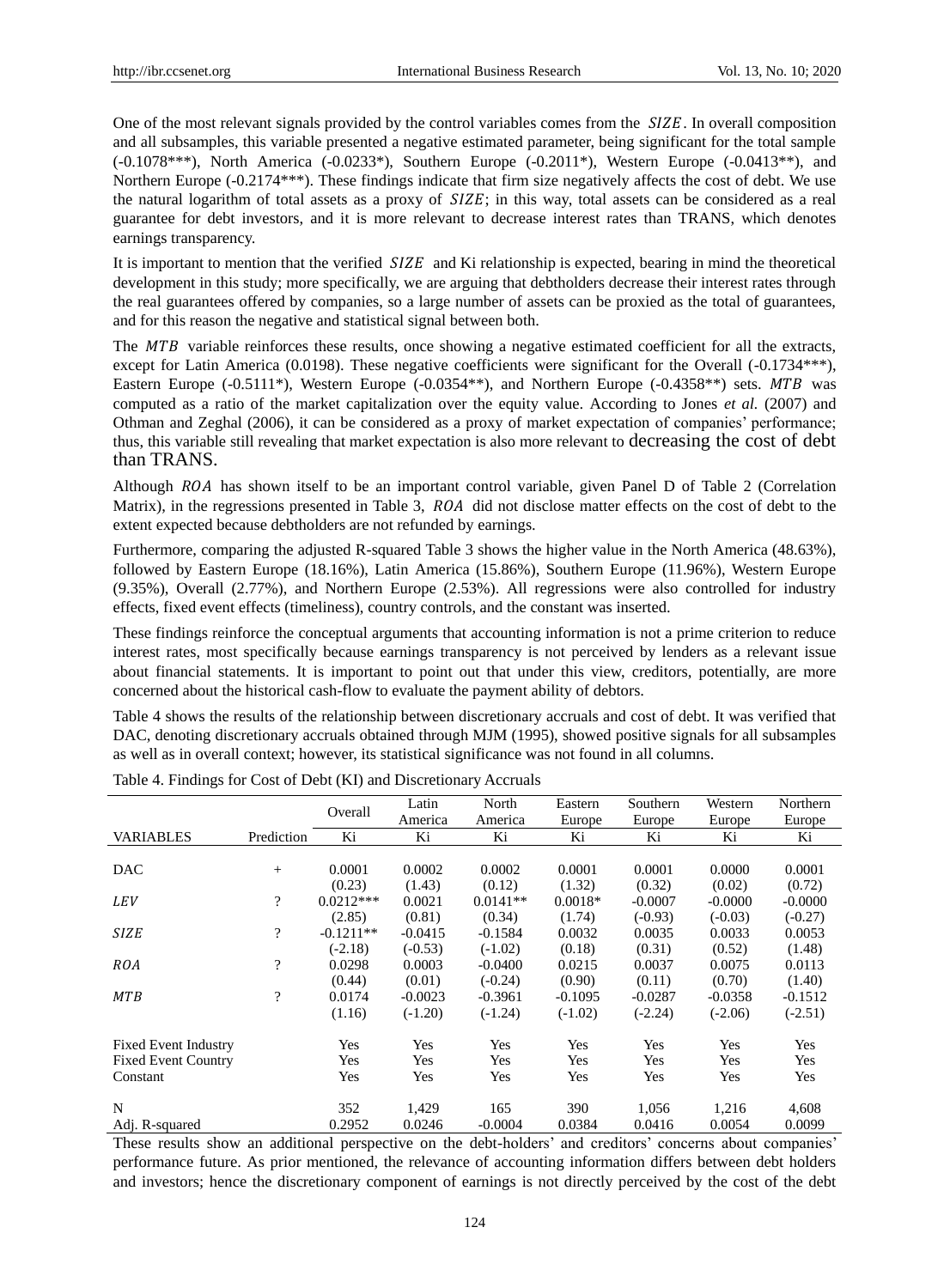compounding process. These results directly contradict those of Francis *et al*. (2005). Nonetheless, it is important to mention that we are using a cross-country database, while these researches focused on an individual jurisdiction.

It is also important to highlight that our results can also be interpreted that creditors consider accounting information in their decision-making process in a different way than do investors. Naturally, one financial institution may require financial statements from a potential client as well as explanations about some procedures and figures, especially because it is a private negotiation and firms are interested in raise funding from the financial industry; however, our results show that such earnings transparency and discretionary accruals are not enough to impact on the cost of debt.

These contextual findings, which still indicate that creditors do not necessarily pay attention to earnings quality and discretionary accruals, are in line with those of Myers (1977), Smith and Warner (1979) and Kothari *et al*. (2009), who revealed that debt market participants are more interested in verifying the liquidity of firms evaluating the credit risk. Thus, these authors offer a general explanation explaining that accounting information, in a scenario such as this one, plays a secondary role as an informative source. In such a context, if one company raise funding through debt instruments, which is an original financial liability and is a going concern, the debt market investors or bondholders are concerned with the effective credit risk that can be measured using several sources, such as rating agencies, macroeconomics indicators, industry level of activities or other informational providers different from financial statements, and its quality indicators, such as earnings quality and discretionary accruals.

According to Kothari *et al*. (2009), accounting information assumes a primary role in the debt market in ongoing concern situations or in a bankruptcy scenario; for this reason, it is necessary, in an event that affects a firm"s liquidity, such as a financial crisis, to highlight the relevance of financial statements for debtholders.

## *Empirical results for earnings transparency and cost of equity*

To teste H2: *There is a negative and statistical relationship between earnings transparency and cost of equity,*  and provide an incremental robustness for our results, we also regressed the equations using the cost of capital (Ke) as a dependent variable computed according to the Fama-French momentum approach. The primary aim of this procedure was motivated by the prior research of Barth *et al*. (2013), which allowed us to verify their findings from a cross-country perspective.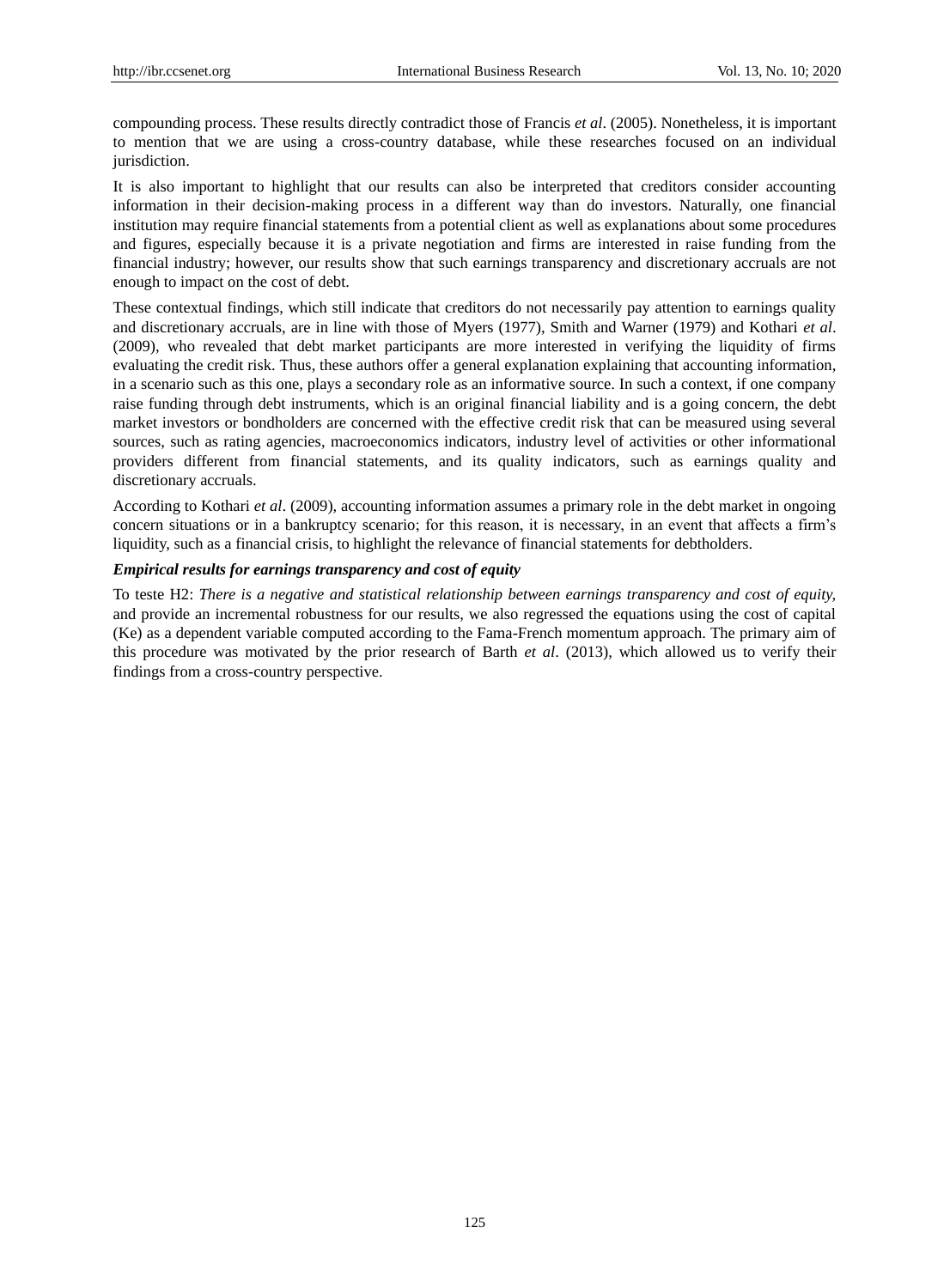| Panel A: Cost of Equity (KE) and Earnings Transparency |                          |             |           |              |             |              |            |                 |
|--------------------------------------------------------|--------------------------|-------------|-----------|--------------|-------------|--------------|------------|-----------------|
|                                                        |                          | Overall     | Latin     | North        | Eastern     | Southern     | Western    | Northern Europe |
|                                                        |                          |             | America   | America      | Europe      | Europe       | Europe     |                 |
| <b>VARIABLES</b>                                       | Prediction               | Ke          | Ke        | Ke           | Ke          | Ke           | Ke         | Ke              |
|                                                        |                          |             |           |              |             |              |            |                 |
| <b>TRANS</b>                                           |                          | $-0.0013**$ | $-0.0005$ | $-0.0041***$ | $-0.0000$   | $-0.0026***$ | $-0.0010$  | $-0.0001$       |
|                                                        |                          | $(-1.99)$   | $(-0.51)$ | $(-3.18)$    | $(-0.00)$   | $(-3.10)$    | $(-1.03)$  | $(-0.12)$       |
| <i>LEV</i>                                             | $\qquad \qquad +$        | $0.0045*$   | 0.0040    | $0.0086**$   | $0.0813**$  | 0.0032       | $0.0092**$ | 0.0016          |
|                                                        |                          | (1.84)      | (0.55)    | (2.13)       | (2.50)      | (0.96)       | (2.20)     | (0.30)          |
| <b>SIZE</b>                                            | $\overline{\cdot}$       | 0.0014      | $-0.0277$ | $-0.0279$    | $0.2431***$ | $-0.3141***$ | 0.0239     | 0.0175          |
|                                                        |                          | (0.09)      | $(-0.85)$ | $(-1.04)$    | (5.60)      | $(-5.75)$    | (0.67)     | (0.46)          |
| <b>ROA</b>                                             | $\overline{\cdot}$       | $-0.0781$   | $-0.0521$ | $-0.0108$    | $-0.3721$   | 0.0561       | 0.1651     | $-0.1564***$    |
|                                                        |                          | $(-1.52)$   | $(-0.44)$ | $(-0.17)$    | $(-0.93)$   | (0.61)       | (1.02)     | $(-2.70)$       |
| <b>MTB</b>                                             | $\overline{\mathcal{L}}$ | 0.0117      | $-0.0231$ | $-0.0469$    | $-0.0962$   | 0.0512       | 0.0790     | 0.0823          |
|                                                        |                          | (0.42)      | $(-0.26)$ | $(-1.18)$    | $(-0.81)$   | (0.43)       | (1.12)     | (1.58)          |
| <b>Fixed Event Industry</b>                            |                          | Yes         | Yes       | Yes          | Yes         | Yes          | Yes        | Yes             |
| <b>Fixed Event Country</b>                             |                          | Yes         | Yes       | Yes          | Yes         | Yes          | Yes        | Yes             |
| Constant                                               |                          | Yes         | Yes       | Yes          | Yes         | Yes          | Yes        | Yes             |
| N                                                      |                          | 4,462       | 348       | 1,42         | 152         | 335          | 1,005      | 1,202           |
| Adj. R-squared                                         |                          | 0.4778      | 0.1692    | 0.6589       | 0.6439      | 0.1387       | 0.1054     | 0.0433          |

## Table 5. Robustness Test – Findings for Cost of Capital (KE) and Earnings Transparency

Table 5 shows that TRANS denotes negative estimated parameters for all subsamples, being significant for Overall (-0.0013\*\*), Southern Europe (-0.0026\*\*\*), and mainly for North America (-0.0041\*\*\*), and last, for the excerpt of firms studied by Barth *et al*. (2013). This evidence might be understood to take into consideration at least two factors. First, the United States has the largest capital market in the world. According to the World Federation of Exchanges, in 2010 the New York Securities Exchange (NYSE) negotiated over US \$12.4 trillion in assets. Moreover, there is a traditional association between financial statements and investors" information concerns in the USA (e.g., Ball and Brown, 1968; Beaver, 1968).

Thus, we can mention that our results are aligned with these previous studies indicating that increases in earnings transparency reduce the cost of capital due to the decrease in information asymmetry (Healy and Palepu, 2001; Lambert *et al*., 2007; Johstone, 2015).

The control variable LEV also revealed a positive parameter for all occasions, being significant for the total sample (0.0045\*), North America (0.0086\*\*), Eastern Europe (0.0813\*\*), and Western Europe (0.0092\*\*), whose explanations involve the cost of debt, i.e., more leveraged companies have a higher cost of capital (Lambert *et al.*, 2007; Johnstone, 2015). There is no need to mention the other control variables *SIZE*, ROA and  $MTB$ ; see the similarities in Table 3.

Northern Europe showed the lowest coefficient (-0.001\*) but is equally negative and significant. Latin America, Eastern Europe, Southern Europe, and Western Europe also demonstrated negative and significant coefficients, -0.005\*, -0.021\*, -0.026\*, and -0.010\* respectively.

Based on these results, and considering the overall coefficient, -0.013\*\*, it is possible to corroborate Hypothesis (2), i.e., that earnings transparency is negatively associated with the cost of equity, and this relation is statistically significant. This statement indicates that earnings transparency is one accounting feature perceived by stock price analysts and shareholders, respectively reflected in the cost of equity. These findings are in line with previous findings provided by Francis *et al*. (2008), Bhattacharya *et al*. (2013), Barth *et al*. (2013, 2015) and Beigi *et al*. (2016).

126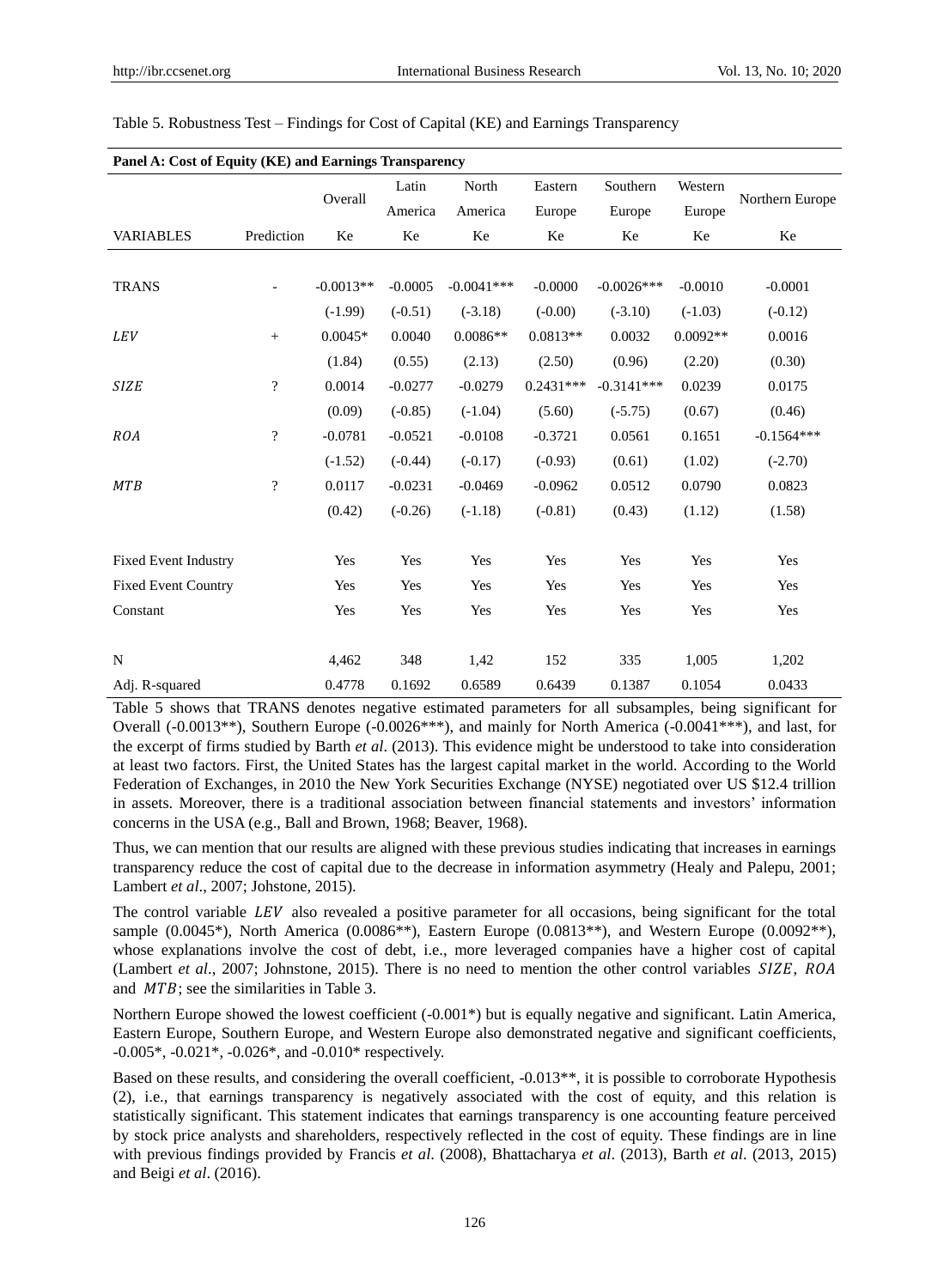Such findings about the relationship between earnings transparency and Ke remain valid and are in line with previous studies.

In general, these results still indicate that an increase in earnings transparency is a potential deflator of the cost of equity. From this empirical finding, it is possible to understand that accounting procedures aiming to increase the quality and the value-relevance of financial statements are relevant to investors, as this group can incorporate these features in its valuation models and reflect it in their decision process.

|                             |                          | Overall   | Latin<br>America | North<br>America | Eastern<br>Europe | Southern<br>Europe | Western<br>Europe | Northern<br>Europe |
|-----------------------------|--------------------------|-----------|------------------|------------------|-------------------|--------------------|-------------------|--------------------|
| <b>VARIABLES</b>            | Prediction               | Ke        | Ke               | Ke               | Ke                | Ke                 | Ke                | Ke                 |
|                             |                          |           |                  |                  |                   |                    |                   |                    |
| <b>DAC</b>                  |                          | $-0.0001$ | $-0.0001$        | $-0.0007*$       | $-0.0003$         | $-0.0006*$         | 0.0002            | $-0.0000$          |
|                             |                          | $(-0.72)$ | $(-0.35)$        | $(-1.91)$        | $(-0.42)$         | $(-1.67)$          | (0.48)            | $(-0.05)$          |
| <b>LEV</b>                  | $\overline{\cdot}$       | $-0.0002$ | $0.0306***$      | 0.0026           | $-0.0153**$       | $0.0020*$          | $-0.0012$         | $-0.0000$          |
|                             |                          | $(-0.27)$ | (2.85)           | (0.81)           | (0.34)            | (1.74)             | $(-0.93)$         | $(-0.03)$          |
| <b>SIZE</b>                 | $\overline{\mathcal{L}}$ | 0.0053    | $-0.3216**$      | $-0.0415$        | $-0.1584$         | 0.0032             | 0.0035            | 0.0033             |
|                             |                          | (1.48)    | $(-2.18)$        | $(-0.53)$        | $(-1.02)$         | (0.18)             | (0.31)            | (0.52)             |
| <i>ROA</i>                  | $\overline{\cdot}$       | 0.0113    | 0.0298           | 0.0003           | $-0.0400$         | 0.0215             | 0.0037            | 0.0075             |
|                             |                          | (1.40)    | (0.44)           | (0.01)           | $(-0.24)$         | (0.90)             | (0.11)            | (0.70)             |
| <b>MTB</b>                  | ?                        | $-0.1512$ | 0.0174           | $-0.0023$        | $-0.3961$         | $-0.1095$          | $-0.0287$         | $-0.0358$          |
|                             |                          | $(-2.51)$ | (1.16)           | $(-1.20)$        | $(-1.24)$         | $(-1.02)$          | $(-2.24)$         | $(-2.06)$          |
| <b>Fixed Event Industry</b> |                          | Yes       | Yes              | Yes              | Yes               | Yes                | Yes               | Yes                |
| <b>Fixed Event Country</b>  |                          | Yes       | Yes              | Yes              | Yes               | Yes                | Yes               | Yes                |
| Constant                    |                          | Yes       | Yes              | Yes              | Yes               | <b>Yes</b>         | Yes               | Yes                |
| N                           |                          | 4,608     | 352              | 1,429            | 165               | 390                | 1,056             | 1,216              |
| Adj. R-squared              |                          | 0.0099    | 0.2952           | 0.0246           | 0.0234            | 0.0384             | 0.0416            | 0.0054             |

|  |  |  | Table 6. Robustness Test - Findings for Cost of Capital (KE) and Discretionary Accruals |
|--|--|--|-----------------------------------------------------------------------------------------|
|--|--|--|-----------------------------------------------------------------------------------------|

Table 6 shows that DAC applies only to North American (-0.0007<sup>\*</sup>) and Southern European (-0.0006<sup>\*</sup>) firms, i.e., DAC negatively and statistically affects the cost of capital (Ke) for North American and Southern European companies.

The control variables LEV, SIZE, ROA, and MTB denoted the same trend of results found in previous tables. All regressions incorporated industry, fixed event, country and constant.

## **4. Conclusion**

This study examines whether earnings transparency affects the cost of debt (Ki), with the same relevance that previous studies related to the cost of equity (e.g., Francis *et al*., 2008; Bhattacharya *et al*., 2013; Barth *et al*., 2013, 2015; Beigi *et al*., 2016). The earnings transparency measure used was the same one used by Barth *et al*. (2013, p. 221), called TRANS, and it is "based on the explanatory power of the returns-earnings relation, i.e., the extent to which earnings and change in earnings covary contemporaneously with returns."

The results found showed that earnings transparency did not affect the cost of debt, such as the cost of equity. While the variable TRANS was negatively and statistically significantly correlated with Ke, it showed only a negative association with Ki, but without any significance.

Additionally, this finding corroborates the main idea advanced in previous studies (e.g., Demerjian, 2011; Ball *et al.*, 2015), that investors and creditors have different interests related to accounting information, and for this reason perceive accounting information features, such as earnings transparency, differently. Furthermore, there are at least two perspectives to better understand these findings: (i) an accounting procedure that potentially provides an increase in earnings transparency, which is not essentially similarly perceived by creditors, such as investors, and thus does not affect lenders" judgment about the agreed interest rates in financial liabilities contracts; and (ii) perhaps creditors are unable to recognize and integrate the specifications of accounting information quality in their credit risk models.

We suggest conducting future studies aiming to evaluate the effects of other quality features of accounting information, such as comparability and timeliness, among others, in the context of creditors' and lenders' perspectives, aiming to verify the reaction of these financial resources" allocators to accounting numbers.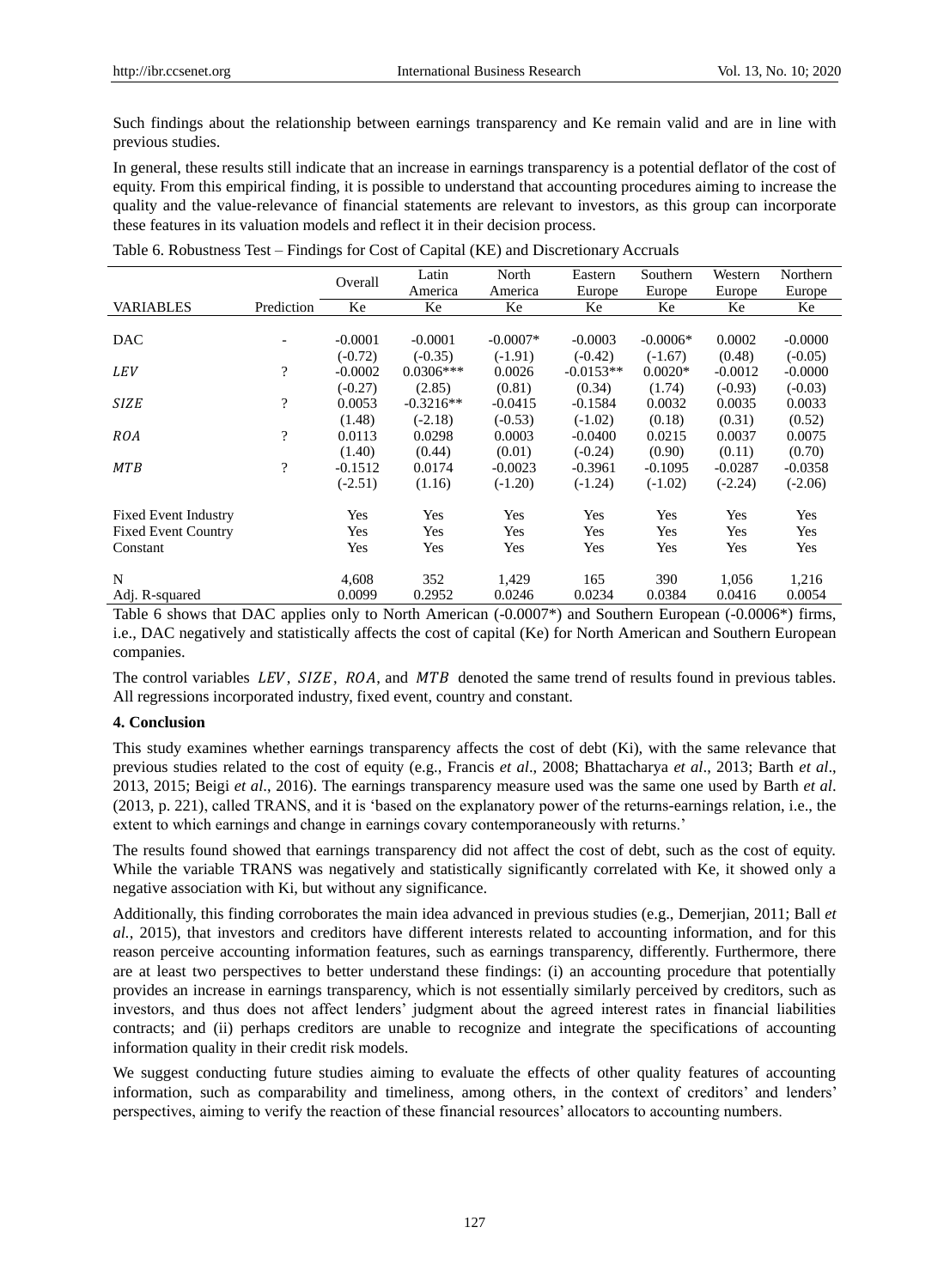## **References**

- Ball, R., & Shivakumar, L. (2005). Earnings Quality in Uk Private Firms: Comparative Loss Recognition Timeliness. *Journal of Accounting and Economics, 39*(1), 83-128. https://doi.org/10.1016/j.jacceco.2004.04.001
- Ball, R., Robin, A., & Wu, J. (1999). *Properties of Accounting Earnings under the Enforcement Institutions of East Asian Countries, and Implications for Acceptance of IAS.* Working Paper, University of Rochester.
- Barth, M. E., & Schipper, K. (2008). Financial Reporting Transparency. *Journal of Accounting, Auditing & Finance*, *23*(2), 173-90. https://doi.org/10.1177/0148558X0802300203
- Barth, M. E., Konchitchki, Y., & Landsman, W. R. (2013). Cost of Capital and Earnings Transparency. *Journal of Accounting and Economics*, *55*(2), 206-24. https://doi.org/10.1016/j.jacceco.2013.01.004
- Barth, M. E., Landsman, W. R., Raval, V., & Wang, S. (2015). *Asymmetric Timeliness and the Resolution of Investor Disagreement and Uncertainty at Earnings Announcements*. Working Paper no. 162, Rock Center for Corporate Governance at Stanford University.
- Beigi, F., Hosseini, M., & Qodsi, S. (2016). The Effect of the Earning Transparency on Cost of Capital Common Stock Based on the Fama-French and Momentum Factors. *Procedia Economics and Finance*, *36,* 244-55. https://doi.org/10.1016/S2212-5671(16)30035-1
- Bhattacharya, N., Desai, H., & Venkataraman, K. (2013). Does Earnings Quality Affect Information Asymmetry? Evidence from Trading Costs. *Contemporary Accounting Research*, *30*(2), 482-516. https://doi.org/10.1111/j.1911-3846.2012.01161.x
- Bhattacharya, U., Daouk, H., & Welker, M. (2003). *The World Price of Earnings Opacity*. EFA 2002 Berlin Meetings Presented Paper. https://doi.org/10.2308/accr.2003.78.3.641
- Bodie, Z., Kane, A., & Marcus, A. J. (2011). *Investments*, McGraw-Hill/Irwin, New York, NY.
- Bushman, R., Chen, Q., Engel, E., & Smith, A. (2004). Financial Accounting Information, Organizational Complexity and Corporate Governance Systems. *Journal of Accounting and Economics*, *37*(2), 167-201. https://doi.org/10.1016/j.jacceco.2003.09.005
- Calcagnini, G., Farabullini, F., & Giombini, G. (2014). The Impact of Guarantees on Bank Loan Interest Rates. *Applied Financial Economics*, *24*(6), 397-412. https://doi.org/10.1080/09603107.2014.881967
- Demerjian, P. R. (2011). Accounting Standards and Debt Covenants: has the "Balance Sheet Approach" Led to a Decline in the Use of Balance Sheet Covenants? *Journal of Accounting and Economics*, *52*(2), 178-202. https://doi.org/10.1016/j.jacceco.2011.08.004
- Diamond, D. W., & Verrecchia, R. E. (1991). Disclosure, Liquidity, and the Cost of Capital. *The Journal of Finance*, *46*(4), 1325-59. https://doi.org/10.1111/j.1540-6261.1991.tb04620.x
- Duffie, D., & Singleton, K. J. (2012). *Credit Risk: Pricing, Measurement, and Management*. Princeton University Press, Oxford.
- Easton, P. D., & Harris, T. S. (1991). Earnings as an Explanatory Variable for Returns. *Journal of Accounting Research*, *29*(1), 19-36. https://doi.org/10.2307/2491026
- Francis, J., LaFond, R., Olsson, P., & Schipper, K. (2005). The Market Pricing of Accruals Quality. *Journal of Accounting and Economics*, *39*(2), 295-327. https://doi.org/10.1016/j.jacceco.2004.06.003
- Francis, J., Nanda, D., & Olsson, P. E. R. (2008). Voluntary Disclosure, Earnings Quality, and Cost of Capital. *Journal of Accounting Research*, *46*(1), 53-99. https://doi.org/10.1111/j.1475-679X.2008.00267.x
- Gerlach, S., & Assenmacher, K. (2008). *Financial Structure and the Impact of Monetary Policy on Asset Prices.*  CFS Working Paper No. 2008/30, Goethe University Frankfurt.
- Healy, P. M., Hutton, A. P., & Palepu, K. G. (1999). Stock Performance and Intermediation Changes Surrounding Sustained Increases in Disclosure. *Contemporary Accounting Research*, *16*(3), 485-520. https://doi.org/10.1111/j.1911-3846.1999.tb00592.x
- Hung, S., & Qiao, Z. (2017). Shadows in the Sun: Crash Risk Behind Earnings Transparency. *Journal of Banking and Finance*, *83*(C), 1-18. https://doi.org/10.1016/j.jbankfin.2017.06.007